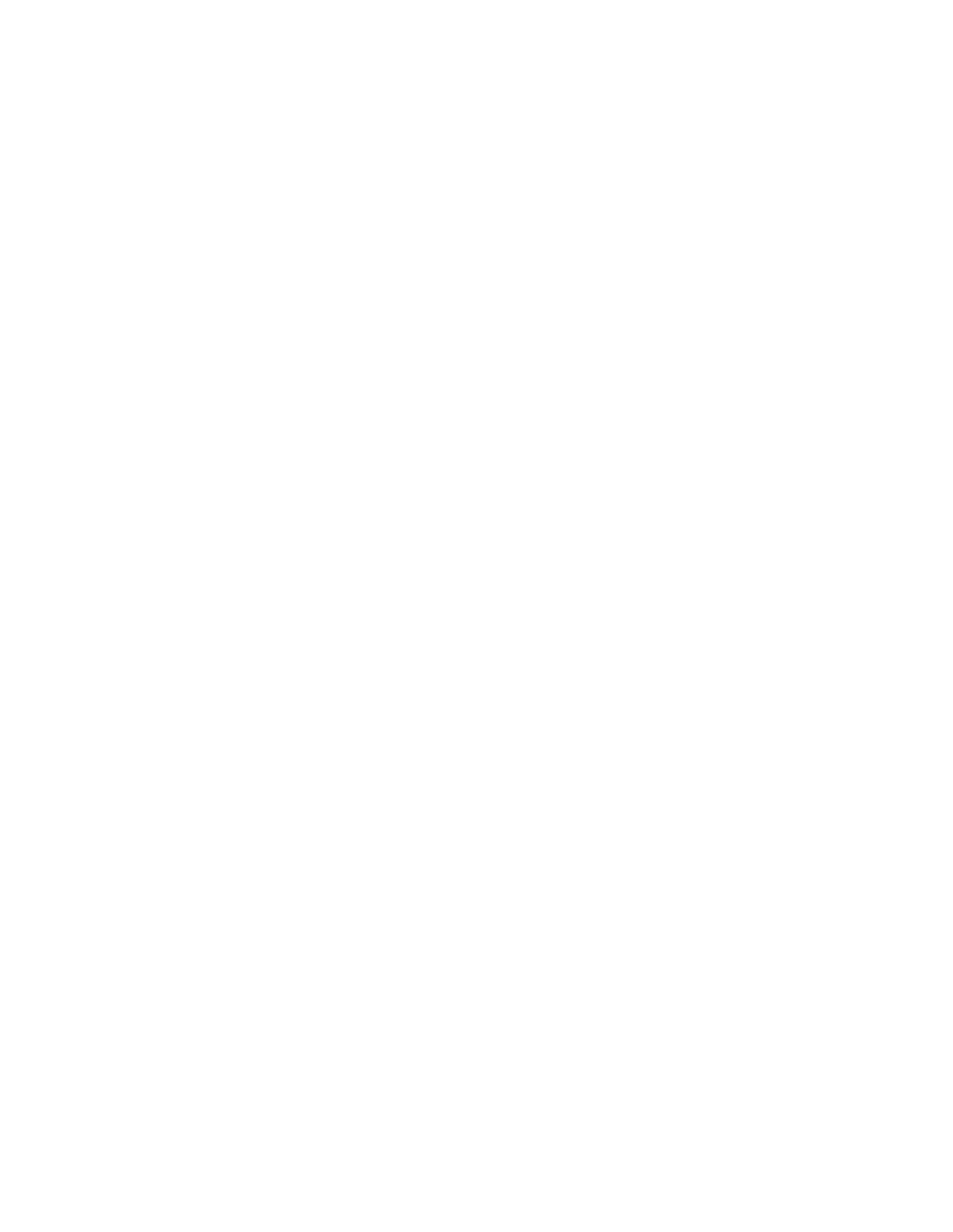# From the Editor

 $\sim$  Nancy Blanning

When I look at our kindergartens, I wonder sometimes whether the children are losing interest in us adults because we actually are not very interesting. The regular domestic activities—washing our small, cloth napkins; wiping the cubbies clean with a wet, soapy cloth—are good examples of caring for our environment, but small in scope and do not take much real effort of body and strength. Cooking is more engaging. Peeling and chopping vegetables for our weekly soup calls for more skill and intention in cutting with a knife, and stirring our bread dough takes determination when the batter gets stiff and courage is called forth to let hands get sticky with kneading. The delicious loaf at the end confirms that we have really done something. With cooking we can experience process more easily and see the result of our efforts. But still these alone do not seem to quell a restlessness the children display. If this question about the children's interest in us has any validity, what can we do to extend a stronger invitation the children to come, out of their own will, toward what we do?

Freya Jaffke's practical, sensible approach to the kindergarten has always been a personal inspiration for my teaching. So taking my cue from her, when we teachers had this question in our classroom we moved from the periphery of the room during play time into the center with our work. And real work we did. Using big saws we cut sections of fence posts into pieces that became block stilts. We drilled holes through the blocks with a big brace and bit to thread lengths of rope through. We looped and tied the rope at waist height to become the "handles" by which we would pull each block and our foot up so we could take a step. The sawing created splinters that had to be sanded away before we could use our new stilts. All the children were interested, but the six-year-old boys especially came clambering forward. The children could not get enough of this.

This experience began a pedagogical journey of research and investigation regarding real, practical work in the kindergarten. We sensed that this kind of activity is what the children's restlessness is hungering for. If the kindergarten is an extension of "hearth and home," how can we bring more and more of real-life-based activities

to them in ways that suit the possibilities of our school environments? In a rural, farm setting, the opportunities are much wider. In urban schools, we may have to be very inventive in how we can bring aspects of practical human work to the children's experience.

That is one side of the question. A parallel question has to do with the incomplete physical and sensory development we see in rising numbers of children. Increasingly we see children who are nervous, sensitive, excitable, timid, and easily distressed and distracted. Others are insecure in body movement and posture, clumsy, and under-sensitive both physically and socially. Either extreme can be disruptive to the rhythmic calm we strive to create in the classroom. It used to be that we might have one or two such children in a kindergarten group. Now it can be one-third to one-half of the class who display such tendencies, in degrees from subtle to extreme. What has changed?

We all know that modern life becomes more and more technologically assisted. The electronic age makes many things so "instant" that we cannot perceive the process through which something was achieved. Pictures, music, information, and factual explanations are instantly and virtually at our fingertips. Even in our Waldorf communities, we know that children are exposed to technology in seeing their parents at the computer and possibly playing video games on the cell phone in a moment of weakness when mom or dad needs a few quiet minutes of concentration. Modern labor- and time-saving conveniences make archetypal human work unnecessary. We don't need to work in the old ways, so we do so less and less. The rich range of movements available to children has become more and more narrowed. But all of the movements of human work that we are rejecting hold a profound secret.

It used to be that life itself with daily, practical work and play guided children into healthy sensory and physical development. We can look at books on sensory integration and occupational therapy manuals and see lists of the movements that lead to healthy integration of all of these systems—getting oriented in spatial directions of right and left, front and back, above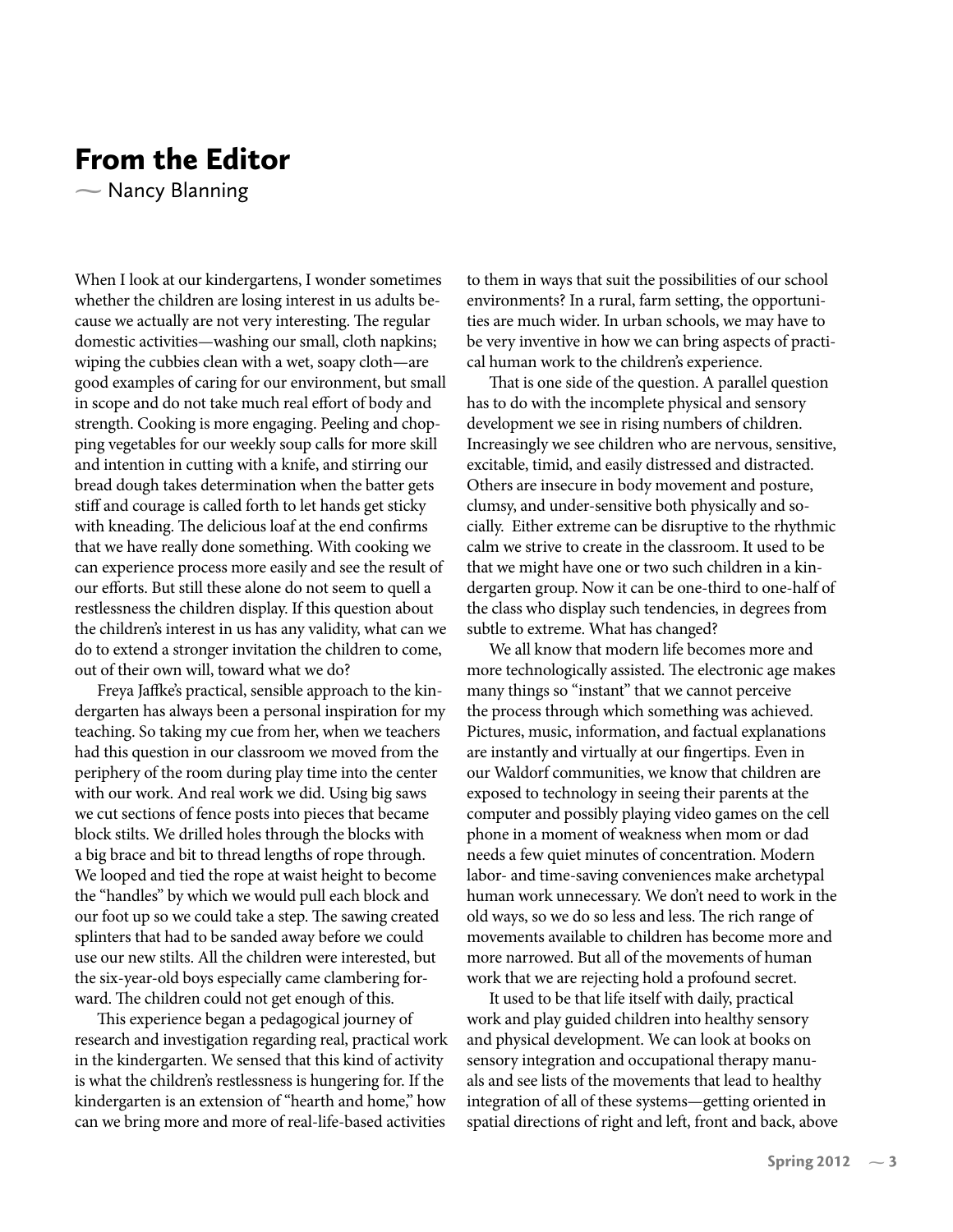and below; coordinating the two sides of the body in smooth movement; bringing eye and hand together as supportive partners; crossing the midlines of the body; and so on. And when we look at practical life activities, practice for each of these movements is wisely imbedded in the activity itself, with no human mind having cleverly planned it. Archetypal, healthy movements live in human work activities on their own. Children naturally found more comfortable entry into their bodies without anyone noticing that it was happening—until it began to stop with the encroachment of modern life into the lives of younger and younger children.

The effort that real work requires—the push and pull on limbs and muscles; adjusting balance and posture; lifting, carrying, spatially arranging; coordinating of limbs to dig with a shovel; experiencing sequence in process—educates, integrates, and harmonizes body, sensory systems, and mind. We see that children are *fascinated* and lured toward technology, but they are *not*  satisfied by it. And so they are restless and looking for something they do not know how to identify until they experience it.

When we see children with interrupted and incomplete development, we can send them off for occupational therapy, which may sometimes be a proper, even essential, recommendation in some situations. But as a foundational backdrop to anything else that might be called for therapeutically, Rudolf Steiner gives us guidance for our classrooms and for children in general. Everything that is brought in Waldorf education should come from real life. And that leads us right into the practical life activities that are the foundation of the kindergarten "curriculum." The wisdom and developmental support imbedded in the movements and sequence of practical human work and the increasing need our children have for authentic, real, human activity to help grow healthy bodies stream together as logical and compatible partners.

Out of these thoughts was born this issue of *Gateways,* featuring practical work in the kindergarten. Many colleagues responded to the request for ponderings about and examples of how they bring this into their own classrooms. Thanks to Annie Gross from Canada and to Steve Spitalny, *Gateways* editor emeritus, for their thoughts and examples of how the child is assisted into incarnation through imitation guided by the model of real human work. Su Rubinoff, Lyn Barton, and Anke Scheinfeld have described examples of work from their kindergartens—from the wilds of woods and farm to the sensory wilds of Manhattan. Some of our gentlemen teachers—Tim Bennett, Lincoln Kinnicutt,

and Joe Robertson—have also given glimpses into their settings.

Ideas for also enriching our classrooms with artistry and story come from Laurie Clark, who shares a May Day circle with fun, archetypal movements that guide children toward physical and sensory integration.

We owe special thanks to Louise deForest, WECAN board member and council member, along with Susan Howard, of the International Association for Steiner/ Waldorf Early Childhood Education (IASWECE). Louise conceived, collected, and edited the new WECAN publication, *For the Children of the World,* a collection of stories and recipes from IASWECE Council countries. Proceeds from the sale of this book will go to support Waldorf teacher training on the international level. A story and recipe from this collection await your delight and cooking adventurousness. Also reminding us of our international colleagues and their work is a report from Russia. Thank you to Mary Lee Plumb-Mentjes for this contribution.

Finally, we are also privileged to include a book review of Freya Jaffke's recently translated book, *Celebrating Festivals with Children.* Reprinted from the British publications *New View* and *Kindling,* this review from Jill Taplin describes Freya Jaffke's insight into the essential qualities of the Christian-derived festivals we mark in our kindergartens. Suggestions of how to celebrate these, remaining authentic to the archetypal gesture and mood of each festival in deeply simple ways, are offered.

You will find a new look in this issue, which we hope you will find more attractive and easier to read. By request, we have also added a list of the main contents to the back cover. In the fall we will be transitioning to a color cover, as the cost of color printing is no longer prohibitive with today's technology. We hope for each issue to bear a different cover, featuring many different artists, and thus reflect the richness and diversity of the talents that fill our canvases and our classrooms. We invite submissions of cover art as well as written contributions of all kinds. Next fall's issue will focus on the theme of the International Early Childhood Conference in Dornach, "the journey of the I into life."

This was an exciting and satisfying issue to call into being. We hope you find inspiration, both practically and pedagogically, for work with the children. In ways both literal and metaphorical, the adult guide for the child is the "master craftsperson" and the child the "apprentice." This becomes even more evident and obvious when we transform our early childhood settings into kitchens and workshops to experience authentic activities of human life through practical work.**•**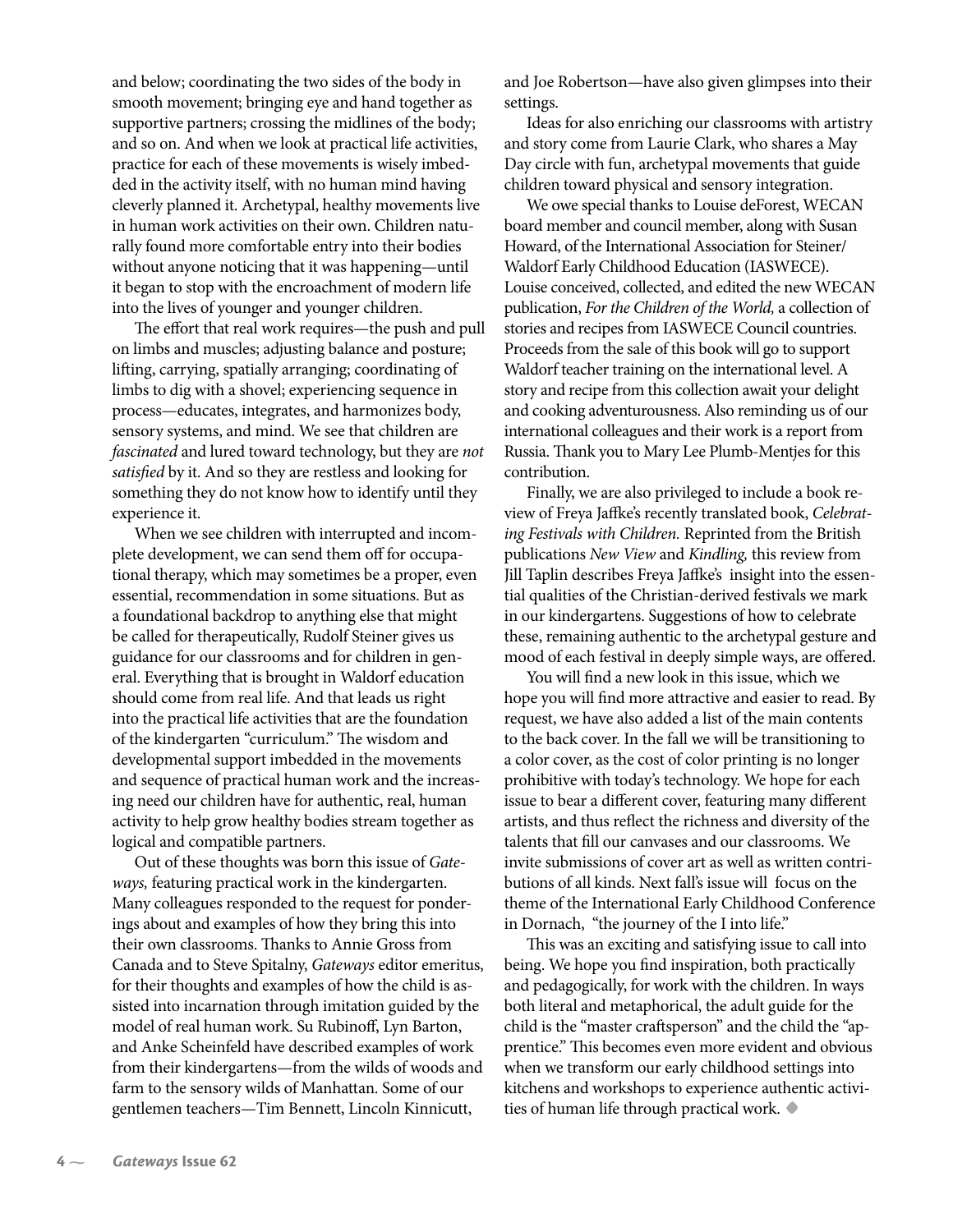# FOCUS: Practical Work in the Kindergarten

# "A Kitchen, Not a Parlor"

Annie Gross

Many years ago in England, the summer before I began teaching my first kindergarten class, I had the good fortune to attend a seminar in Wynstones given by Margret Meyerkort. Although at the time I didn't understand the full breadth and depth of all that she offered, her words resonated within me and I knew instinctively that I was on my intended path. Her enduring comment, "The kindergarten is above all a kitchen and not a parlor," informed my study and practices over the subsequent years. It implied rhythmical activity, purposeful work, and warmth.

As I grew into my work I grappled with these principles and found that the more we, as adults, worked at our daily life-sustaining and nurturing needs, the more the children would play. Almost on a daily basis our large kitchen table was moved more fully into the room, always in full view of the entering children. One of us would be working, and more often than not, if our daily work was purposeful and earnest, some of the children would engage in their own work—which is play. All children were welcome to join us at our work; there was always room for more. We never asked if they wished to join us. It was a legitimate and perhaps an unconscious inner choice for each child to make for him- or herself. We hoped that our activity would inspire play or the golden words, "Can I help?"

In the time since I first met Margret Meyerkort, the world has changed drastically. The experience of many children today is of adults engaged either in passive activity, mainly through technology, or extreme activity, as in sporting pursuits. The former requires little movement even though important and creative work can be taking place. The static body with sliding hand, wiggling thumbs and pointing or touching fingers gives no hint of the tremendous capabilities of the human being. Sports, on the other hand, certainly can demonstrate the amazing feats of athletes, and one can easily understand how captivating this can be for children who don't often see adults using their bodies otherwise with such vigor.

*Gardening at The Cottage Garden in Amherst, Massachusetts. Photo courtesy of Celia Riahi*

When my own children were growing up it seemed that our biggest challenge was the neighboring televisions. Today, with the proliferation of hand-held devices, it is hard for children to avoid screens in any shape or form! Unless they are in a rural environment, not many have the opportunity to experience human beings engaged in the human activity of life arts. It would appear that never before in the history of human development have the sheaths that protect the young human being been so thin. However, we know today's children have chosen to incarnate at this time. They have said yes to these times, and as they have come most recently from the spiritual world, they have much to teach us. We are beholden to them, to listen to what they are bringing and to create environments that welcome them and guide them towards their destiny.

Over the last few years, at each of our Pacific Northwest Regional meetings, we have asked of each participant "What are the questions and burning issues that you carry regarding your work in Waldorf education?" Boys, imitation, play, and continuity of care were among the leading topics asking for attention. A frequentlyvoiced concern was that many children were experiencing fragmented and breathless days, and that play was becoming less imaginative and less creative. A picture emerged of boys, in particular, often finding themselves

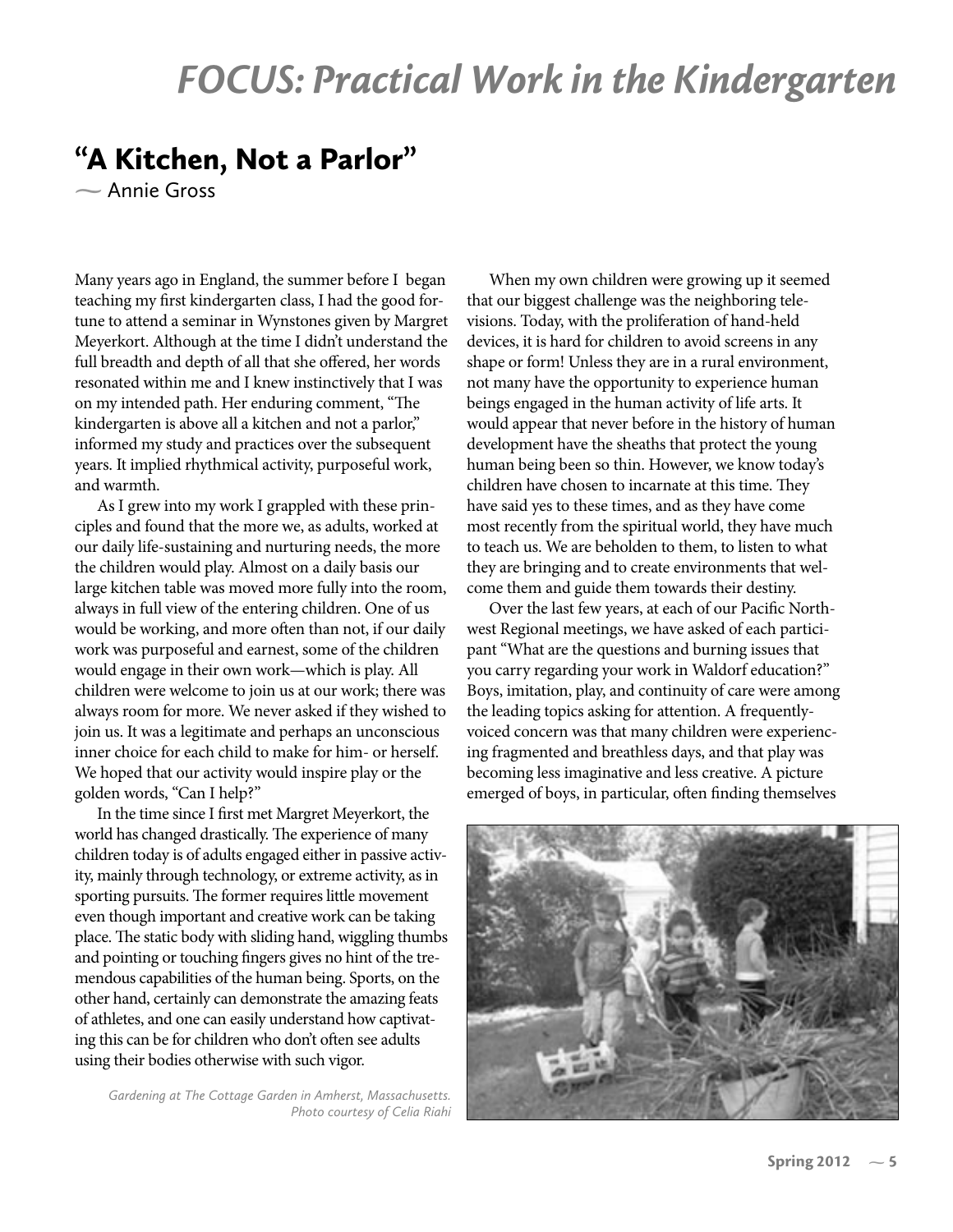beside the teacher and being given handwork or fine motor skill activity in order to redirect their "energy." Perhaps now is the time to be courageous and review our practices. Perhaps we can tip the balance in favor of a simpler format with fewer transitions, and provide a fuller vista of meaningful activities to soak up and drink in. Maybe it is time to consider moving back into the kitchen?

In many of Rudolf Steiner's writings, we are reminded again and again that in the first seven years of life the environment is one of the human being's most influential educators. Young children are in an empathetic relationship with their environment, irrespective of its content or qualities. Through their senses they flow out into the environment and soak up whatever their senses find. That environment impresses itself upon the young child's physical body. If children can take up developmentally-appropriate surroundings that are created in a warm, rhythmical and experiential manner, their innate capacity to imitate will be sustained and cultivated. This vital capacity of imitation, so easily sabotaged and diminished by early intellectualization, lays a foundation for freedom in adulthood.

In *The Education of the Child in the Light of Spiritual Science* Rudolf Steiner writes:

*If people have knowledge of life, it is only out of life itself that they can take up their tasks. They will not draw up programs arbitrarily, for they will know that the only fundamental laws of life that can prevail in the future are those that prevail already in the present. The spiritual investigator will therefore of necessity respect what exists. No matter how great the need they may �nd for improvement, they will not fail to see the embryo of the future within what already exists. At the same time they know that in everything "becoming" there must be growth and evolution. Thus they will perceive the seeds of transformation and of growth in the present. What they read becomes in a certain sense the program itself, for it bears within it the essence of development. For this very reason a spiritual-scienti�c insight into the being of humankind must provide the most fruitful and the most practical means for the solution of the urgent questions of modern life.*

Anthroposophic principles provide a framework for us to work with. As we consider these principles we are able to ask ourselves whether our activities are true to these principles. Anthroposophy has given us "the pedagogical law." It states that the higher member of the fourfold human being supports the development

of the member immediately below. Within the first seven years etheric forces impress themselves upon the growing and transforming physical body, like a seal on molten wax, creating a lasting impression. The activity of the etheric body impresses itself upon the physical body, allowing for the transformation of the still-unborn etheric body.

As caregivers of young children working with the pedagogical law, our primary focus is on creating an etheric atmosphere that supports and nurtures the physical bodies of our young charges. The child's physical body is forming and transforming through etheric influences, both from his own incarnating etheric body and from etheric forms surrounding him. Before the change of teeth, children are developing a bodily intelligence that will stay with them for their entire lives. In the body, the individuality of each child is slowly finding its earthly home.

The first seven years of life are phenomenally formative for the whole of life. Beginning at birth the child is still under the guidance of the spiritual world, acquiring movement, speech, and thinking. Those caring for the youngest children create environments that support the healthy awakening of the foundational senses. We know that much of the activity that surrounds the children is devoted almost exclusively to their care. Feeding, clothing, and cleaning in a warm and loving fashion conducted within patient, rhythmical, orderly, and consistent forms, allows for the acquisition of healthy habits to develop. The little ones might not notice our activity, per se, but our consciousness that determines our gestures, pace, mood, and intentions fills their surroundings. Our warm interest in the children and in each other provides sculptural forces for these young bodies.

It is fortunate for all concerned when little children are in the care of consistent caregivers who are given the time to attend to their needs and who allow them the freedom to move out of their own intention without adult interference. When I asked Carol Cole of the Sophia Project what she considered to be an ideal adult to two-year-old ratio, she replied "one for each hip." As we know, the care for these tiny ones leaves little time for anything but the simplest of songs and stories. The care given to them is a large part of their day. Their play material is simple. As we go about our work, they fill and empty baskets, they put and place, they wrap and unwrap and so on, mirroring the gestures and activity of their carers. This is pre-social play and pure imitation.

As the children enter the middle phase of childhood,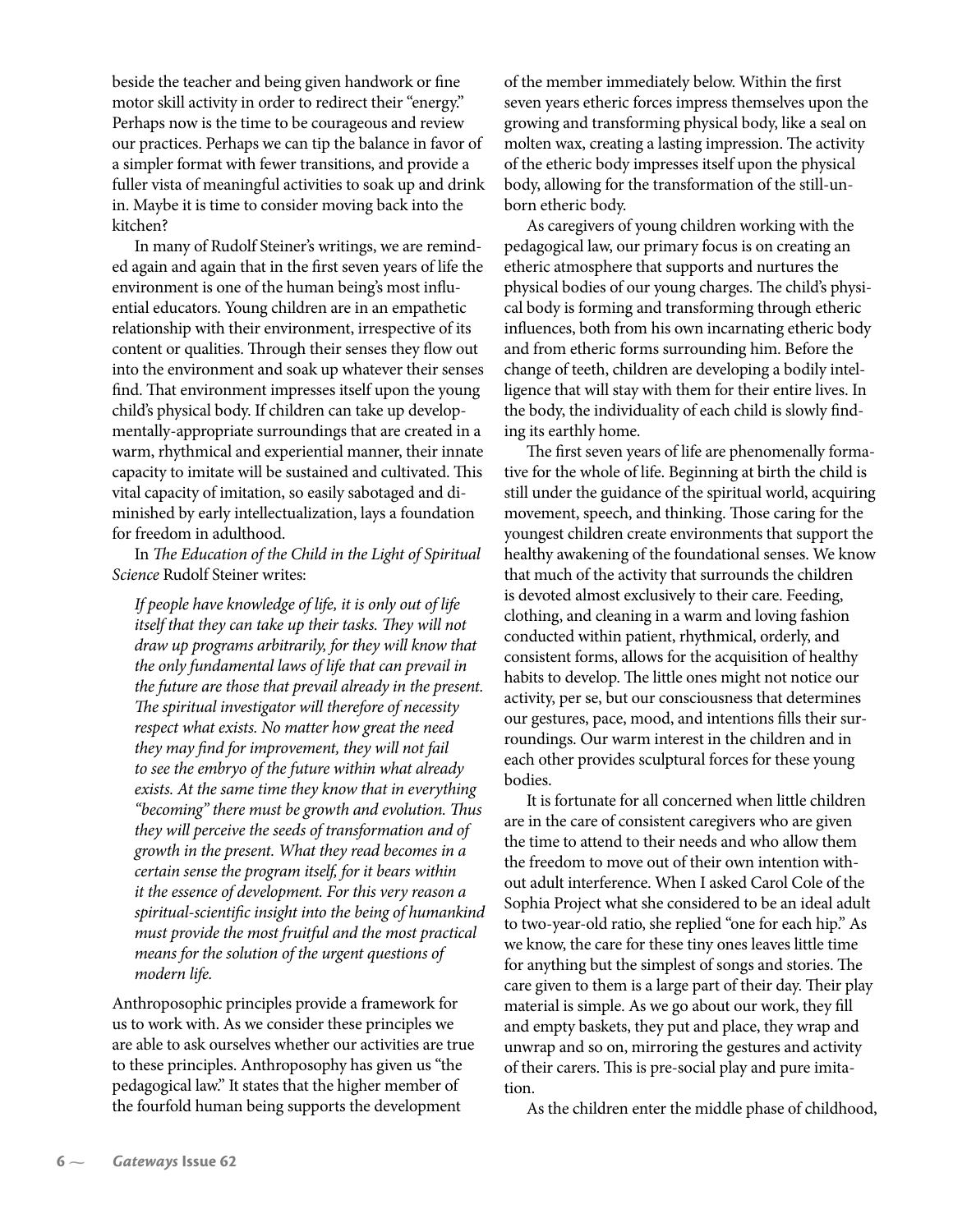the capacity for fantasy and play really takes hold. The extent to which these two capacities have developed and continue to develop depends largely upon two aspects—the individuality of the child, and the environment in which he is finding his new earthly home. Out of our adult activity within the child's environment, the capacity for play and fantasy helps a child build his body. At this stage, habits created in the previous phase become evident. I recently came upon the term "accidental parenting." It describes how our unconscious habits nestle themselves securely into our children, only for us to realize at a later date that that which we do unconsciously, comfortably and habitually is also part of the environment that our children soak up. Teachers' "accidental parenting" may be more subtle, but I have no doubt that there were areas that I was blind to. My only hope is that they were happy and positive "accidents"!

As the children mature and enter a more social stage, play can become sustained in a fluid manner. However, they need a constant context for play. Fine motor activity such as handwork or complex crafts certainly suits some children, but often requires explanations or instructions. Not all of the household tasks that our day requires call for vigorous bodily engagement, but those repeatedly-conducted tasks that do, and show what humans are capable of in service of others, not only inspire healthy movement and play, but also lay a strong social foundation. The children soak up our activity of purposeful work and in return manifest it in their play, which is the child's work.

In the final stage of childhood, children continue to be inspired by purposeful work in their midst. As their capabilities develop they are able to work and play alongside their caregivers. The diversity of tasks that they are exposed to, still in an experiential and non-instructional manner, allows for their bodies to develop in increasingly differentiated ways.

In answer to colleagues who would ask me each year if older children were ready for first grade, my picture of readiness was always that they could move with confidence, play imaginatively and creatively, sit at their place for meals and story time, look after their own needs, be helpful to their fellows and, above all, know that the world is good. I can't pretend that it was always the case, but I do know that our adult work amongst the children, if it was not too complex, always brought about a sense of well-being, which in turn allowed for the children to be themselves.

At every turn we are called upon to establish surroundings that are worthy of imitation. So what constitutes being worthy of imitation, and how does that relate to the purposeful life arts? One way to consider this question is to look at the fourfold nature of the human being and how these aspects might support healthy development in the children.

On the physical plane, our movements and gestures, as we engage in the many activities that are needed to provide for our children and ourselves, bring an opportunity for us to use our bodies with purpose and, if appropriate, with vigor. Cooking: bread baking, making soup. Laundry: washing, rinsing, wringing, hanging, folding, ironing, storing. Cleaning: sweeping, wiping, washing, scrubbing, dusting, washing windows. Gardening. Cleaning and polishing shoes. The list is endless. The archetypal movements required by these activities need the engagement of our whole physical body. Our coordination, balance, and dexterity will inform and inspire the children in their own movement. Each child will absorb and integrate visual experiences according to his or her own individuality.

On the etheric level, all of the preceding physical attributes brought at a comfortable pace within rhythmical and repetitive cycles allow for the young child to develop trust in her environment. It can be challenging to give consideration to the rhythms and structure of each child's whole day, but it is important to remember that our time with them is just part of their day, and we are one person amongst many whom they encounter. It requires tremendous good will, flexibility and tolerance to de-compartmentalize the day and provide continuity of care with as few transitions as possible while at the same time keeping what is essential for their well-being. The order in which we do things with a beginning, middle, and end—assembling, producing, and cleaning up, for example—is an important aspect of practical work. The more that these processes can be done in the presence of the children, the better, even though it may mean that something else has to give. Ambitious overscheduling of our time with children has its costs, and less is truly more. Unpredictability is stressful and can lead to social challenges and a lack of confidence.

On an astral level, work brought about with equanimity and joy sets a tone of warmth and tolerance. Whether we are sloppy or perfectionists, whether we view our co-workers or neighbors with a critical or judgmental eye or not, whether we under- or over-value our own abilities, affects the mood that surrounds the children. Whether our likes or dislikes determine our activities is worth considering. As with all aspects of our work with young children, it is helpful if ideas and intentions precede our deeds.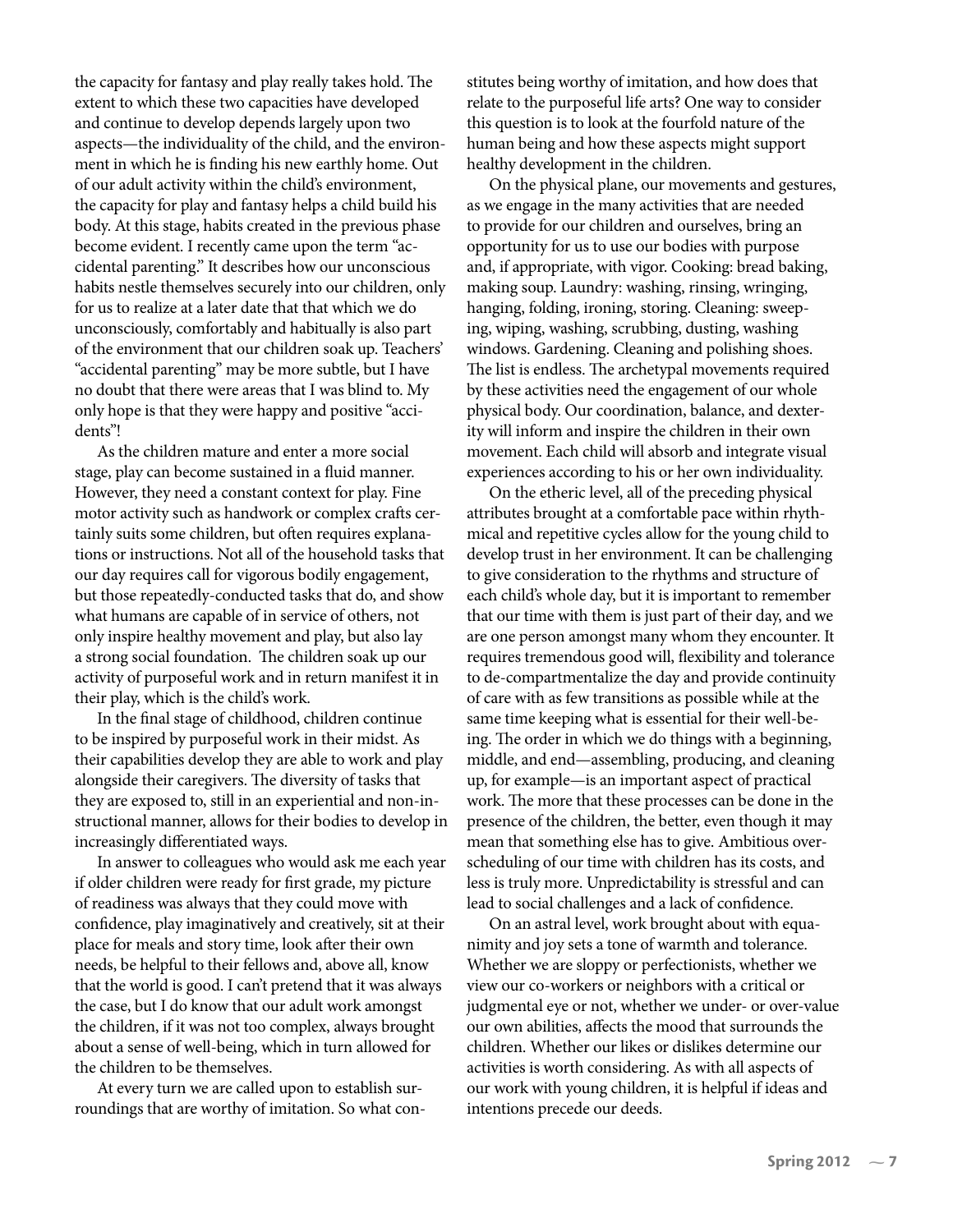On an ego level, work performed in a lawful, considered, timely, and intentional manner can support a calm, confident, and stress-free experience. A daily practice of reviewing our day will give us the opportunity to ask of ourselves, "How did the environment that I have created impress itself upon the children today? How did this environment inspire the children to play?"

Working with these questions and with these principles is an individual matter. As with the children the manifestation of our inner selves is in accordance with our own individuality. But with our adult four-fold maturity, unlike the children we have the opportunity to strive for a deeper understanding of human development. The children have courageously said yes to these times. With the wealth of wisdom available to us within anthroposophy and from colleagues in compatible streams, we surely can find the courage to review our practices either to affirm our present environments and practices, or to transform them. Above all, in working with children and using core aspects of anthroposophy, the recognition that our intention and striving to understand and transform ourselves is at the heart of the matter. This inner work can deepen our capacities to understand the children and our colleagues. As each of

us takes up these principles, out of earnest contemplation, we are able to create forms and rhythms that re flect our own authentic and individual intentions while at the same time representing human development in the light of anthroposophy.

I encourage colleagues to share their research and questions regarding practical life arts with other colleagues, both within our Waldorf movement and those working in differing disciplines. It can be both wonderful and daunting to visit one another's classes to observe and share practices, for older colleagues to consider a different approach, and for newer colleagues to break through long-established traditions within our schools, but always worthwhile. Our deepened interest in each other's work warms the environment that we create with social impulses that massage their way deeply into the core being of these dear children. **•**

#### Reference

Steiner, Rudolf. *The Education of the Child and Early Lectures on Education*. Anthroposopic Press, 1996.

Annie Gross*, a Waldorf kindergarten teacher for many years in both the UK and Canada, and WECAN board member from 2001 to 2011, continues to do consulting and mentoring work with Waldorf schools.*



*Sanding wood blocks. Photo courtesy of Su Rubinoff*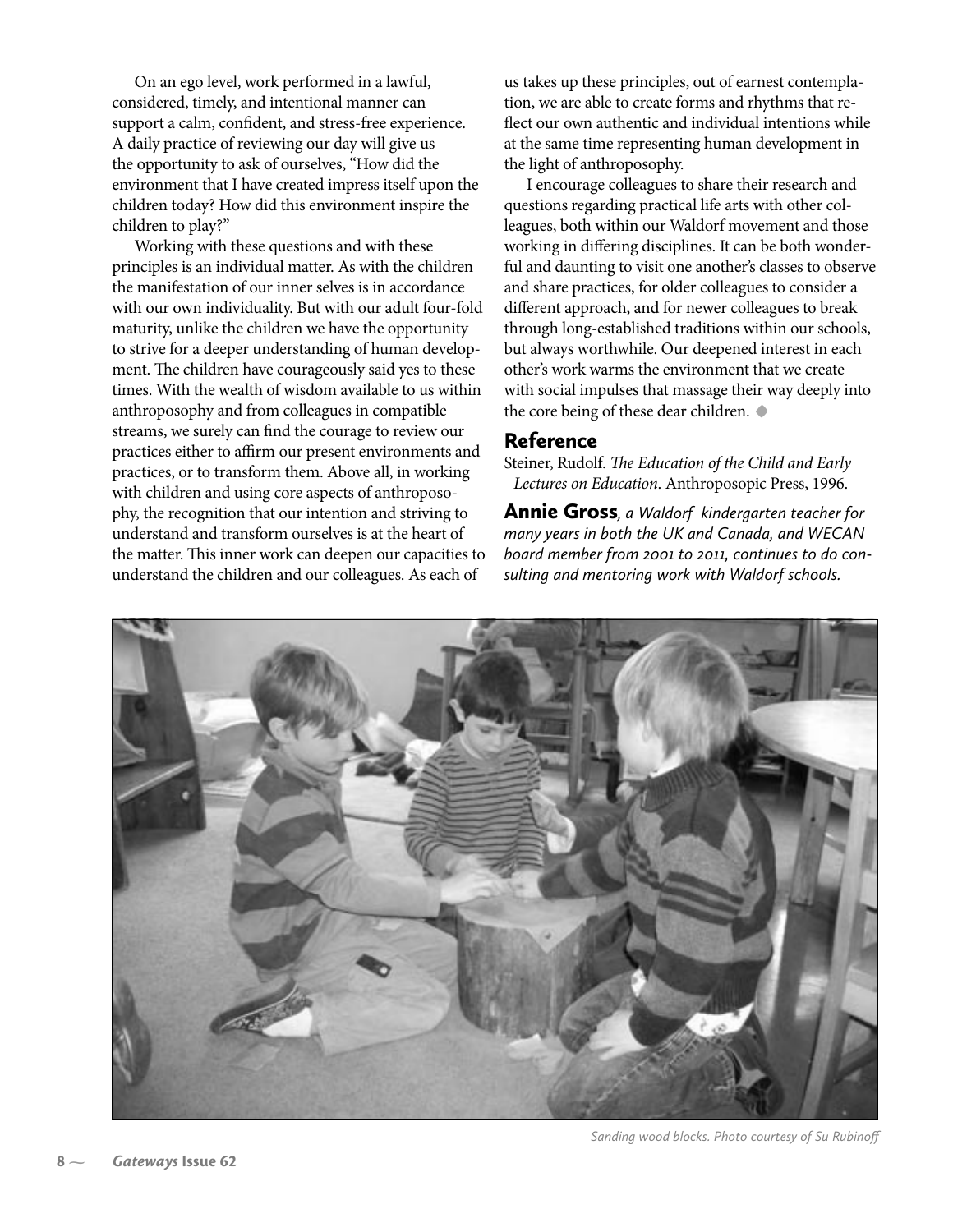# Practical Activities with the Young Child

 $\sim$  Stephen Spitalny

*This article was adapted from Steve's book,* Connecting with Young Children.

*The task of the kindergarten teacher is to adjust the work taken from daily life so that it becomes suitable for the children's play activities. The whole point. . . is to give young children the opportunity to imitate life in a simple and wholesome way.* —Rudolf Steiner, April 1923

Imitation is the natural learning mode for the young child. Rudolf Steiner described it as a sort of bodily religion arising from a sense of joy and wonder with all experiences and sensations. The young child, so recently arrived into a physical body from the spiritual world, loves all he meets in the world. The adult, whether caregiver, kindergarten teacher, or parent, has therefore a huge responsibility since the child is molding himself out of his experiences, out of what and who is imitated. Therefore it is incumbent on the adults to create an environment of objects, people and activities that we would be happy to have taken up in imitation by the child. An environment that nurtures the child includes crucial elements that create form and order in the developing child: rhythm in daily life activities, safe and healthy boundaries, and adults' consistency in maintaining the boundaries and rhythm.

Young children naturally are most active in the doing, the willing realm of soul life. They are drawn to adults' work activity, especially when the adult is truly engaged in meaningful working. I experience that when a chair breaks, or we are making lunch—meaningful work that needs to be done—then the older children in kindergarten are attracted to participating and helping, while the younger ones exactly imitate the activities in their play. Young children are drawn to the activities of real workers and craftspeople like the blacksmith, the carpenter, spinner, plumber, and so on. The experiencing of these activities is a bodybuilding experience for the child, as well as an example of focused adult will for the child's will forces. A young child who experiences, and even does, various different types of real work is given a blessing of many images to incorporate into his or her development. As Joop van Dam writes in "Understanding Imitation Through a Deeper Look at Human Development," "[his] body becomes an instrument with all kinds of tones and colors. This is a body the individuality can enter and live in for a lifetime."

When the adult fully engages in her own work, the will of the adult is engaged and it is a sort of invitation to the imitative will of the young child. There are certain qualities of this "real" work for the adult to develop. It is meaningful if you do the work whether or not the children participate. If you are simply doing something so that the children will join in, and then when they don't you put away materials and tools, then clearly it not something important that needs to be done. It is also an important quality to model that you are planted in one location while focused on the work, rather than a little work, a little roaming the room, a little more work and a little more roaming. This calls for being prepared when you set to the work—all needed tools and materials are at hand, as well as tools and materials for the children who choose to imitate your activity.

There is so much to do to care for a kindergarten home: washing, cooking, sewing, ironing, planting, weeding, pruning, repairing chairs, tables, dolls and other toys, making toys for the kindergarten, and more—not as activities that are done to give the children projects, but work related to the care and improvement of our kindergarten home.

All learning involves an engagement of the will. Learning requires effort. With young children, the will is directly connected to sensory activity, without the mediation of thinking or understanding—this is the process of imitation. It is a special art to engage the child's interest and attention, an art that adults must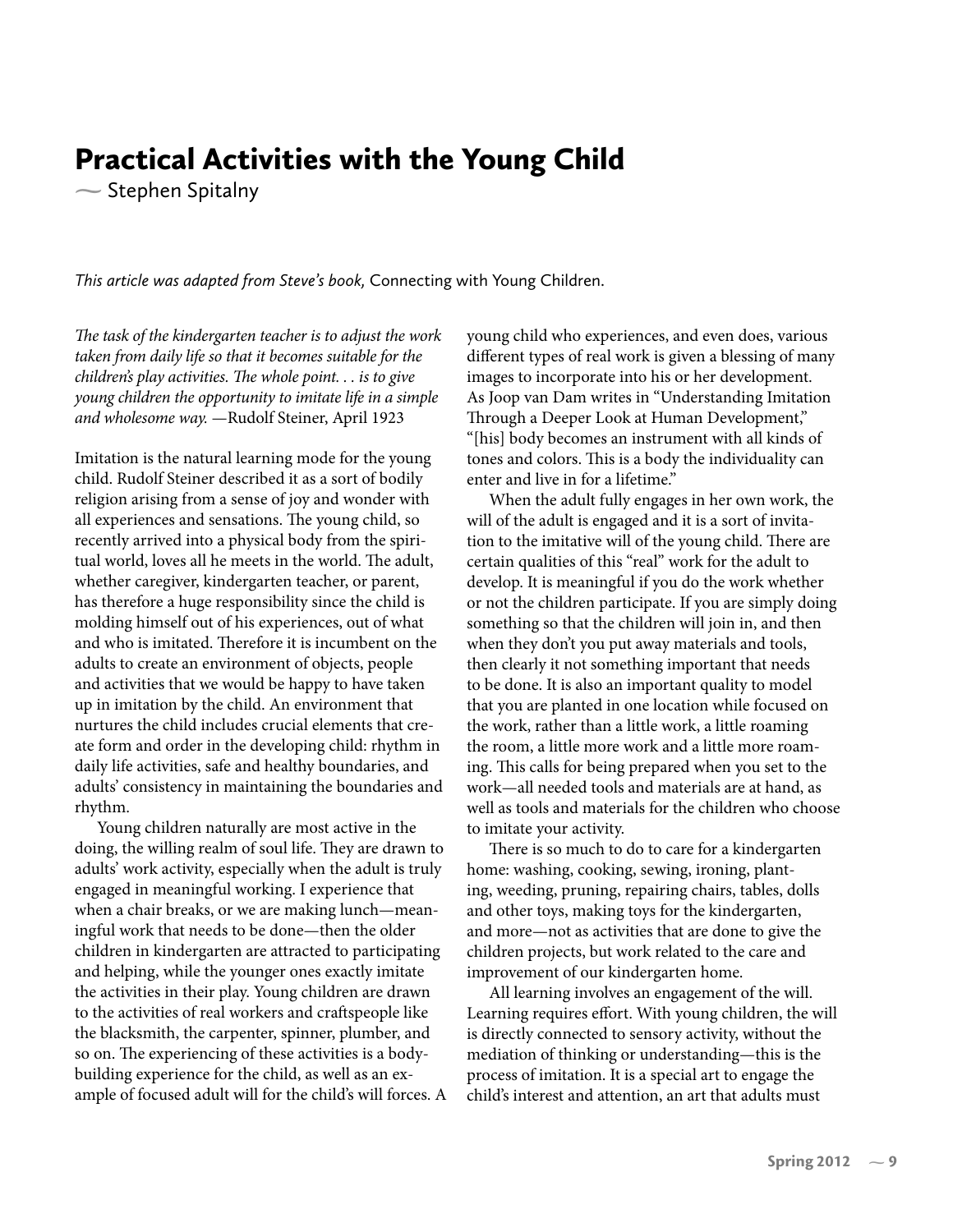learn. When the adult takes up the tasks that need to be done with joy and with enthusiasm, with his or her own engaged will, then the child's attention is more likely to be present in the task as well. Tasks attended to with care and love engage the child's interest much more than tasks done in a disinterested or even resentful way.

One's inner attitude to the work at hand is so important. Do domestic activities conjure thoughts and feelings of drudgery, of chores? If the adult is begrudgingly doing the task, the attitude that the task is unpleasant is passed on to the child. Also, if the adult's heart is not in it, the adult's will is not truly engaged. So the children experience an adult who doesn't want to do a task, but is doing it, with just a part of herself involved. Even the name "chore" has a connotation of something one doesn't want to, but has to do. So consider the language used. "Task" or "job" seem to have a nicer ring to them.

 *Human beings can make things, and the children can even make things. We are continuing the work of the creator beings in ways that are easily experienced.*

> We are working with the reality of educating the will of the young child. It is will education to make a toy while the child is watching. Will education is making a wooden crate for kindergarten while the children are watching, and perhaps some are even helping. The child learns that first of all, it can be done. Human beings can make things, and the children can even make things. We are continuing the work of the creator beings in ways that are easily experienced. "Oh, we make stuff if we need it."

> And the adult taking raw materials and making something from them is an example for the child's imagination. This type of activity stimulates the child's imagination into creative mobility. The imagination resonates with the activity of making when encountering it. This resonance works deeply into the child's soul and physical body. It stimulates the formative forces working in the brain and works deeply into the developing breathing and circulatory systems. The activities of making nourish and energize the young child's will forces.

When an adult makes a toy in front of the child, a doll or wooden animal for example, the child's will is stimulated by the creating power of the will of the adult. Making is will activity, and is a dwindling art. We all can be makers! Through making we immerse the young child in our engaged will.

One role of the adult is to welcome the child into the community of human working by doing work as example and with the young children. The adult's work is the tasks that need attention; the children's work is their play. In kindergarten, one day I was ironing and folding the napkins and placemats. "Steve, will you be a dog with us?" "I'll be a dog, but I'll be a dog right here doing the ironing." "Okay." The adult can be present, near the child's play, and engaged in adult activities. This example of working can be a stimulus for the child's play. The adult may of course initiate play, but needs to be aware of his or her role and the effect on the children, and know when to leave the children to play on their own terms. Children should not depend on adults to participate in their games, nor on adult attitudes. Free play will come from the children's own imagination, inspired by adults' working, songs, and stories, as well as everyday events.

If the adults are engaged in calm, purposeful activity, the children are likely to imitate it in their play, or even want to participate in the activity. Mending, sewing, washing, sweeping, and repairing toys, are among the activities for the teacher to be involved in while the children explore the room, play, draw, and so on. When conversation is kept to a minimum—both with adults and with the children—the children can be more deeply engaged with their play. The atmosphere created by adults engaged in such purposeful activity creates a protective and nurturing environment for the child in which he can either help with the chores, or explore the world through play.

Janet Kellman once spoke about the myth of quality time. What is "quality time?" Many adults think "special" time going to "special" places is more valuable than other activities; it has more connecting going on. Quality time really is measured by how truly present one is with the children, while one is supporting their developmental needs, the needs of the developing soul, etheric body, and will of the young child. Connecting with the children while immersing them in life activities, activities that nurture and sustain life, is a powerful support for the child's etheric and will development.

If one of our wooden chairs in kindergarten breaks, we fix it. We mend what needs repair, from chairs to dolls to children's pants and aprons. Whatever needs fixing, I always attempt to fix it myself before I call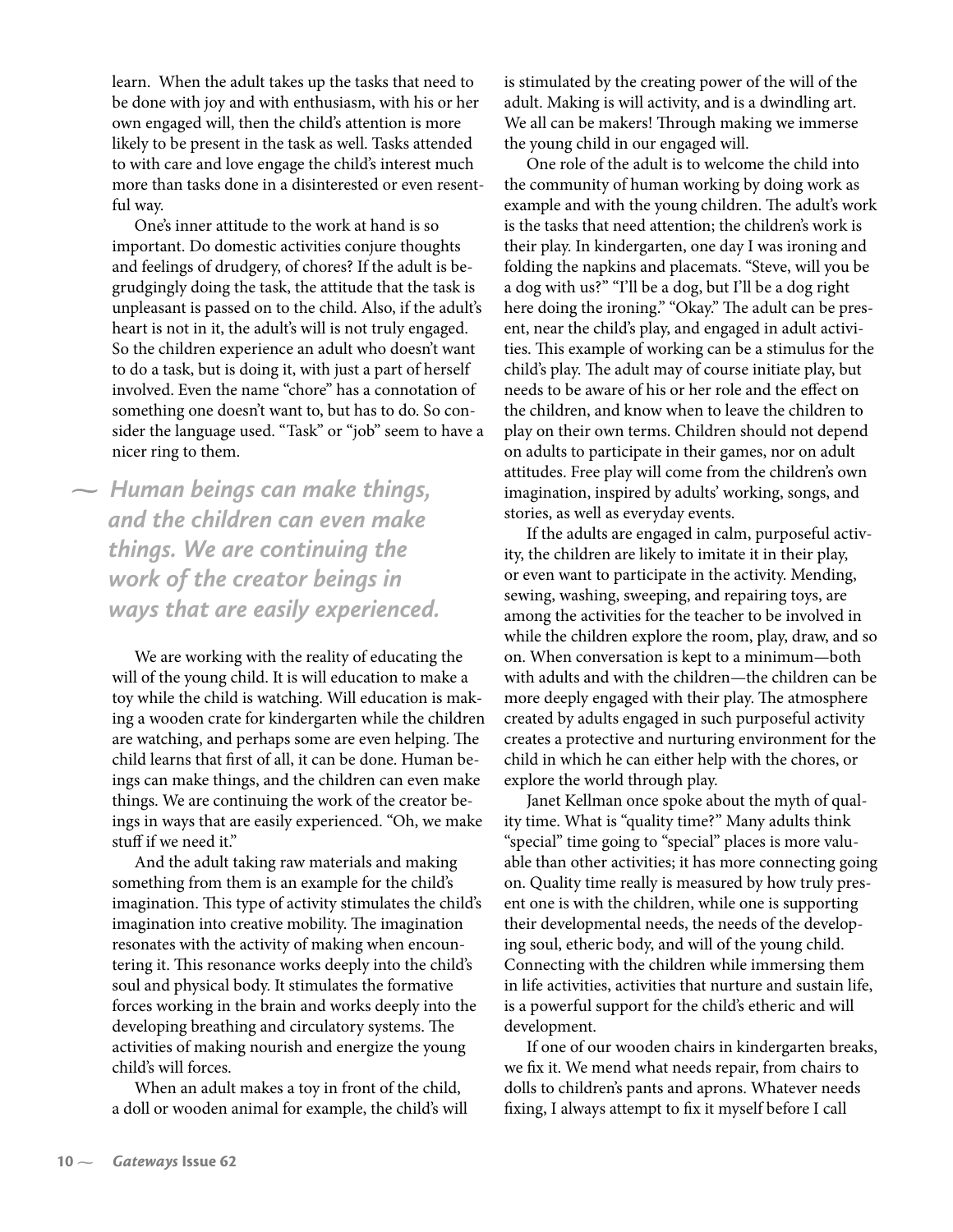in a "paid expert." Perhaps if I don't have the tools or skills, I ask a parent to help, and have it done when the children are present.

When something breaks, usually the children first try to fix it themselves. There always are one or two repair specialists who actually have the skills for many types of repairs. If those children can't do the repair, they bring it to me. We have created a culture of fixing and mending. One aspect of that is to acknowledge the situation right away, saying "We will mend this," even if it will be a while, or even another day, before repairs can begin. I always make sure to get to the repair project when the children are present, and not let it slide and end up forgotten.

Steiner said that it is important to bring life activities into the kindergarten, to surround the young children with real life. These life activities, life-giving and life-sustaining activities such as cooking, cleaning, gardening, and "housework," are nurturing the developing etheric body, the life body, of the child which will not, in a sense, be born until age six or seven. Life activities support the development of the life senses, the foundation for truly social life.

The whole point of a preschool or kindergarten is to give young children the opportunity to imitate life in a simple and wholesome way. This task of adjusting life as one carries it out in the presence of the child in a meaningful, purposeful way, according to the needs of each child, is in accordance with the child's natural and inborn need for activity and is an enormously significant educational task.

What are real life activities? They are real *and* they are life-based, need-based activities. At home or in the kindergarten, there are always domestic chores to be done: washing placemats and napkins; hanging them to dry; ironing, preparing and cooking meals, cleaning up after meals, weeding, pruning, raking leaves, and on and on. Both indoors and outdoors, there is plenty of work necessary for the maintenance of home and garden life. When we engage our adult will forces on this meaningful work, both the developing will and the developing etheric body of the children are strengthened. The children benefit from being surrounded by loving adults engaged in meaningful work such as housekeeping activities. The taking up of household tasks gives the children a sense of calm purpose and meaningful work. These activities help to create a sheath of warmth and protection around the children in our presence. And when the adult is meaningfully and joyfully engaged in work, the children play more peacefully, creatively and cooperatively. It is

the magic example of the adult's engaged will for the child.

Adults engaged in the domestic arts (cooking, cleaning, building) provide real work examples that stream into the play of children and are very much in need because of the children's widespread lack of experiences of housework done in the home. Kindergarten has to take on some aspects of what the home once stood for; the home is no longer the heart center of the family, but has become a resting place in between errands, activities and appointments, to which parents and children are often on their way. Waldorf early childhood centers more and more have become a replacement for certain aspects of the traditional home. They provide a place where there is enough time for housework to be lovingly taken up and accomplished with participation from children. Providing a homelike environment for children gives them the opportunity to do things out of their own initiative. And the children need time, enough time. We need to create the feeling of "There is no rush. There is time to play."

Domestic activities, housework, taking care of the surroundings: all of these take us out of the personal and into the social realm. Caring for one's surroundings is a social gesture. We work together and for each other! The basis of our community life is the home, and social responsibility starts there.

Linda Thomas, whose cleaning company cares for the Goetheanum in Dornach, Switzerland says:

*There exists a great difference between cleaning and caring. When we clean, we remove dirt, and the result of cleaning sometimes does not even last �ve minutes. At the Goetheanum, you have barely cleaned the hallway, and already someone walks over it, leaving footprints everywhere. The same goes for parents with young children. For this very reason, many people consider cleaning a frustrating and unrewarding activity, a troublesome necessity.*

*Yet, we should try to do this task with our full awareness, with all our love. Once we learn to consciously penetrate each little corner with our �ngertips, then cleaning takes on a nurturing aspect and becomes caring. What is so wonderful about it is that the result of caring lasts considerably longer than the result of removing dirt! When we have taken special care of a room, the little bit of fresh dirt that is brought in is barely disturbing—one can live with it. The glow is totally different from areas where layers of dirt and grime have built up. Lately, a new cleaning culture, which we should really try to prevent, is*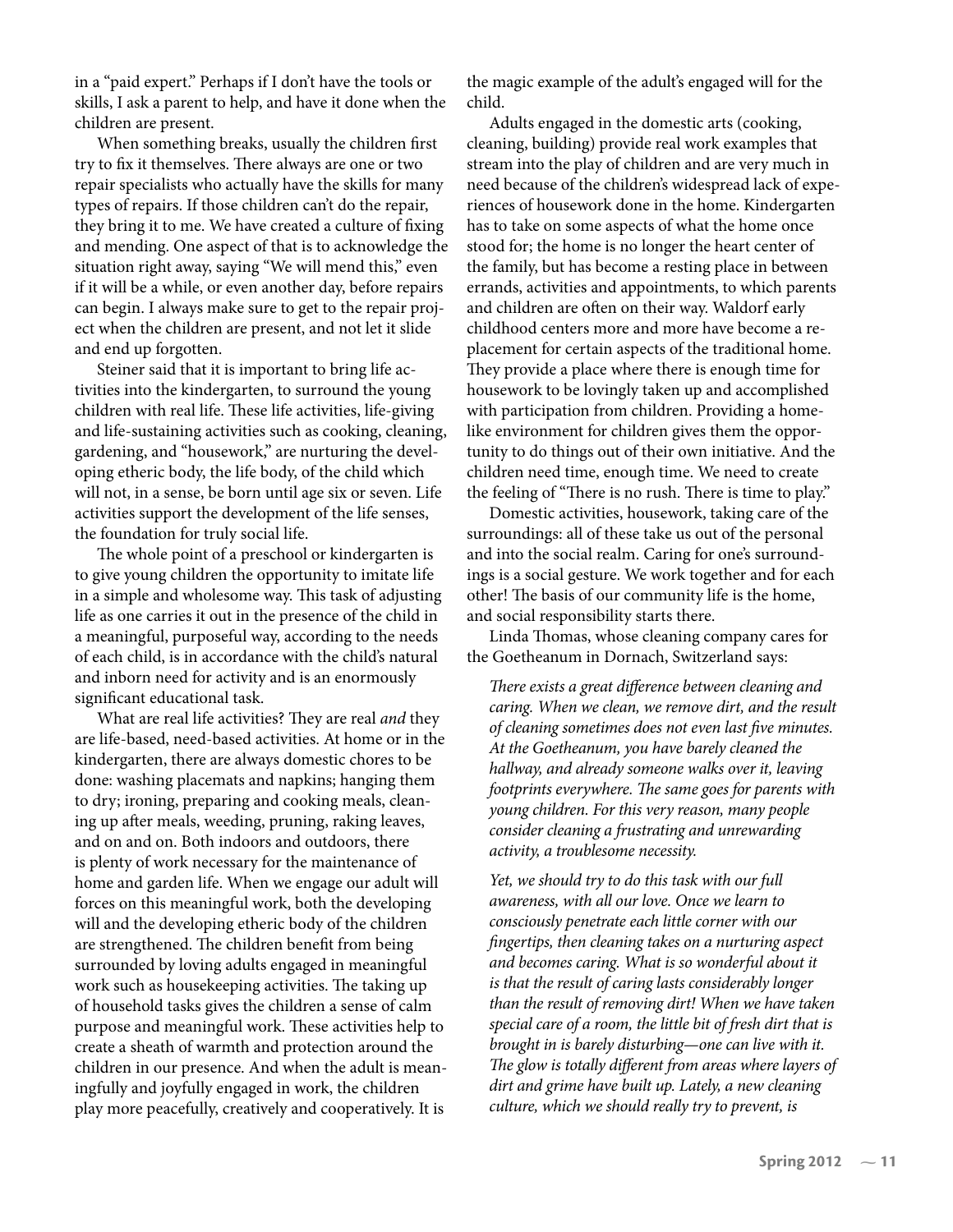*trying to establish itself. There is supposedly a spray for everything—you spray and you wipe away—not much water is needed! One does indeed remove a small quantity of dirt, but instead of caring for a surface, you leave a chemical layer behind, containing quantities of dissolved dirt.*

While caring for a room, we do not only come into contact with the physical world. The whole atmosphere changes, the room is filled with light. Children react especially strongly to this transformation, and they also seem to perceive the change directly. (See Linda Thomas, "Chaos in Everyday Life.")

How can we redeem housework, the image of housework as drudgery, so we provide a positive example for the children? We can find joy in the work and express it in our movement and our gestures. We can bring order and planning to our work and finish it. Some projects take more than one time to complete, but persistence over time is important for the child to observe. All of these, though, are self-discipline on the part of the adult, and hard work at first.

We can cultivate an attitude of looking for work that needs doing. That is a real gift to the children. Rather than, "What should I do with the children today?" we



*Rolling dough for pretzels. Photo courtesy of Joli Kiss, Hungary*

can say, "What needs to be done, and how do I do it?"

Taking care of our body and our surroundings are most important. For me, craft projects are not as high a priority, though a craft project as a part of the preparation for a festival becomes a meaningful element in the life of home or kindergarten—for example, the making of a card for a birthday, or gifts for Mother's Day. But a project "to give the children something to do" is not so meaningful. Crafts and projects with the children can support creativity and motor skill development, but they don't exercise the will unless they come from the child's initiative. If the adult has a sewing project that needs doing—perhaps a cloth has torn—then of course you will have extra materials available as the children will also want to sew. And you can help them along as needed. Five- and six-year-olds will sometimes want to make something to bring into their imaginative play, perhaps a doll or puppet. But then it comes out of the child engaging herself, out of her own initiative, and based on imitation—the will is exercised and strengthened.

Domestic activities anchor the child in the world, both the physical world, and the social world in which we live. Our housework provides a healthy example for imitation. We are helping to make the children truly capable, and helping them toward their future with strong will forces.

It happens from time to time that a child is out of sorts and is not able to play constructively, either by herself, or in the social setting. A magical cure for that child is helping out with some real work that needs doing. Folding the laundry or cutting the vegetables is an opportunity for the child to get grounded into the work, and the obstacle to relaxed and peaceful play they may have been experiencing dissolves. A few minutes later one hears, "I want to go play now." The adult can feel that the child is really ready to play. Her fantasy or imagination has woken up again from a small dosage of meaningful work. **•**

### References

Van Dam, Joop. "Understanding Imitation Through a Deeper Look at Human Development." In *The Developing Child: The First Seven Years*, WECAN, 2004.

Linda Thomas, "Chaos in Everyday Life: About Cleaning and Caring." *Gateways*, Issue 45, Fall 2003.

Stephen Spitalny*, previous editor of* Gateways*, is a kindergarten teacher at the Waldorf School of Santa Cruz, California.*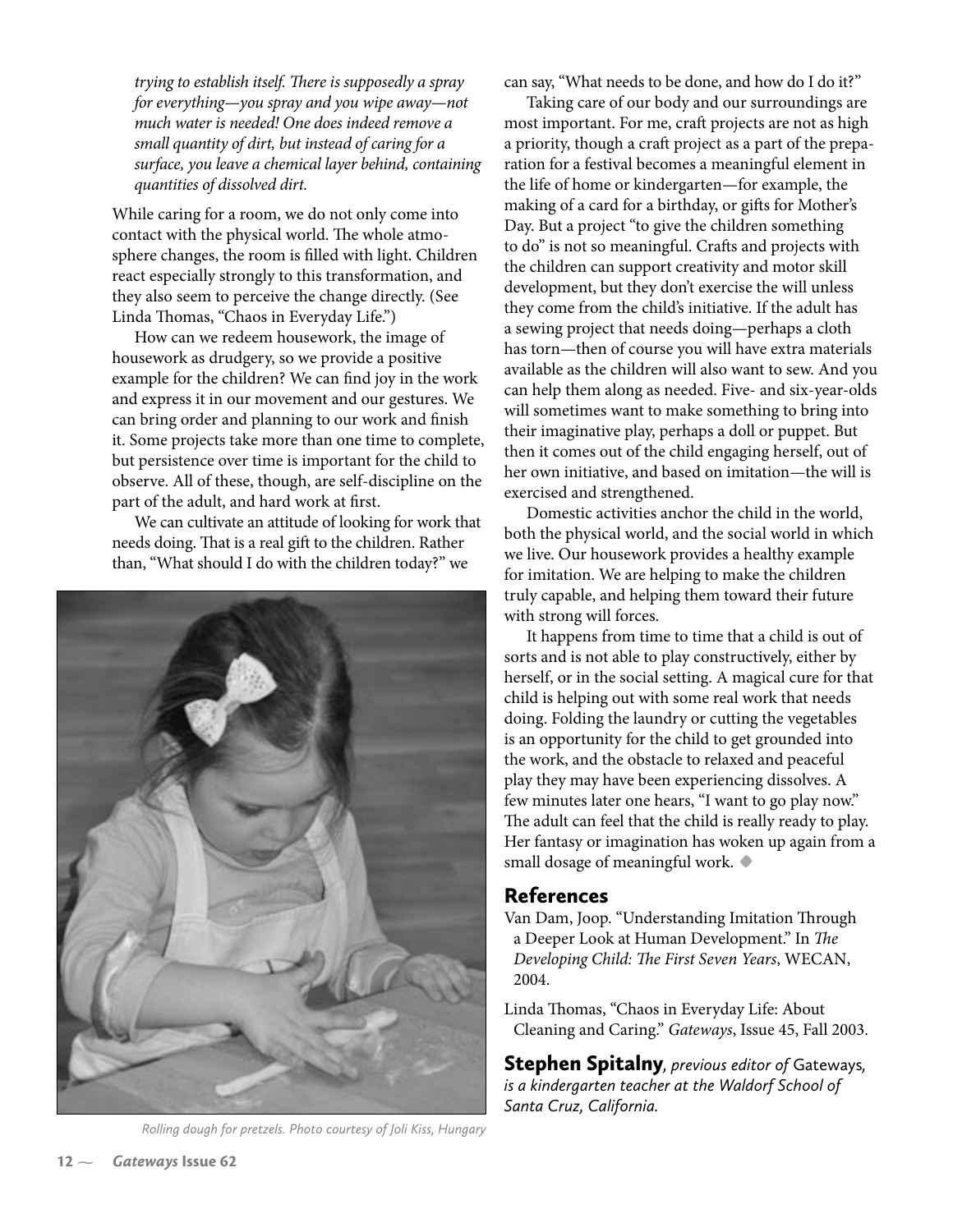# Kindergarten on the Farm and in the Garden

– Lyn Barton

Recently I came across the word *biophilia.* Meaning "a love of life and the living world; the affinity of human beings for other life forms," it is a beautiful wish for good fairies to bestow upon children, and for early childhood teachers to help those wishes come true. Green Meadow Waldorf School's "farm kindergarten," located at the Fellowship Community (an intergenerational community centered around the care of the elderly), and surrounded by forest, �eld, stream, pond and farm, is nestled in an idyllic place for inviting the incarnating human being into earthly life through cultivating rich, reality-based experiences of the seasons, and nurturing a love of nature.

In the autumn, our main outdoor activity is harvesting on the farm. Our small-but-mighty crew helps the Fellowship farmers bring in crops to store in the root cellar, put up for winter, and sell at their shop, *The Hand and Hoe*. The farmers often generously gift us vegetables for celebrating the harvest at our snack time. Our favorite crops for harvesting are large, child-friendly potatoes, sweet potatoes, carrots, and shiny peppers. The children enter the fields not knowing the task at hand, allowing the discovery to unfold with delight in the moment. Some children stay engaged with gusto in the treasure-hunt of harvest, while others have their interest captivated and carried away by earthworms, weed-flowers, and other ways to enter into the outdoor environment through their own inner activity.

Kindergarteners are welcome as harvesters on the farm, but are not yet big enough to participate in growing and tending. So the Fellowship was kind enough to entrust us with our own garden, an invaluable plot of earth for experiencing the cycle of life, which is an endless source of wonder and joy. With our treasure trove of seeds, we start some plants in the greenhouse, and others in the ground. As much as possible, we take our plants from seed-to-seed, replanting seeds we have gathered ourselves. Our popcorn has been planted, harvested, dried, wiggled off the cob, eaten for snack, and a few ears set aside for planting right off the cob when the ground warms in

the spring. Going through the year from seed-to-seed offers an empowering experience of the cycle of life. Collecting and replanting a variety of seeds, we mainly choose those that will be ready in the autumn when the children return to school.

A few of our projects from our seed-to-seed plants include calendula, shiso, louffa, birdhouse gourds, a variety of beans, and broom corn. Gathering radiant orange calendula blossoms, we make enough calendula hand cream (see the recipe by JoAnne Dennee in *Gateways*, Issue 35) to send a pot home with each child, and to use all year in the classroom each day after hand-washing. The delightful iron-rich red shiso leaves are made into a pink lemonade-like drink, wrapped around riceballs, and dried to add to rice. Additionally, we used the leaves to dye raw silk a glorious lavender with the children, and sewed them into "sweet dreams pillows" stuffed with wool from our sheep and herbs from our garden. The impressive louffa gourds are stripped of their dark green skin, revealing sponges that we use for washing our classroom dishes, and everyone takes one home for bath time. Birdhouse gourds\* have been made into bowls and treasure boxes by rising first graders. As well, we experience the age-old tradition of gourds made into vessels for carrying water, which we use in the garden to water the plants. We have made cake-testers from our graceful broom corn, wrapping the children's finger-knitting around the tops to form a decorative binding and loop for easy use at home.

The children have gathered the seeds from all of these plants in the autumn, delighting in feeling them with their hands, enjoying their beautiful colors and forms, and participating in storing them with care until they are re-planted in the spring. We have even packaged them for sale at the annual Fellowship Community Christmas Sale.

Some vegetables are grown for enjoying at snack time. A well-loved garden gnome appears in the garden when there is good news such as ripe garden peas for nibbling. Our annual birthday snack has been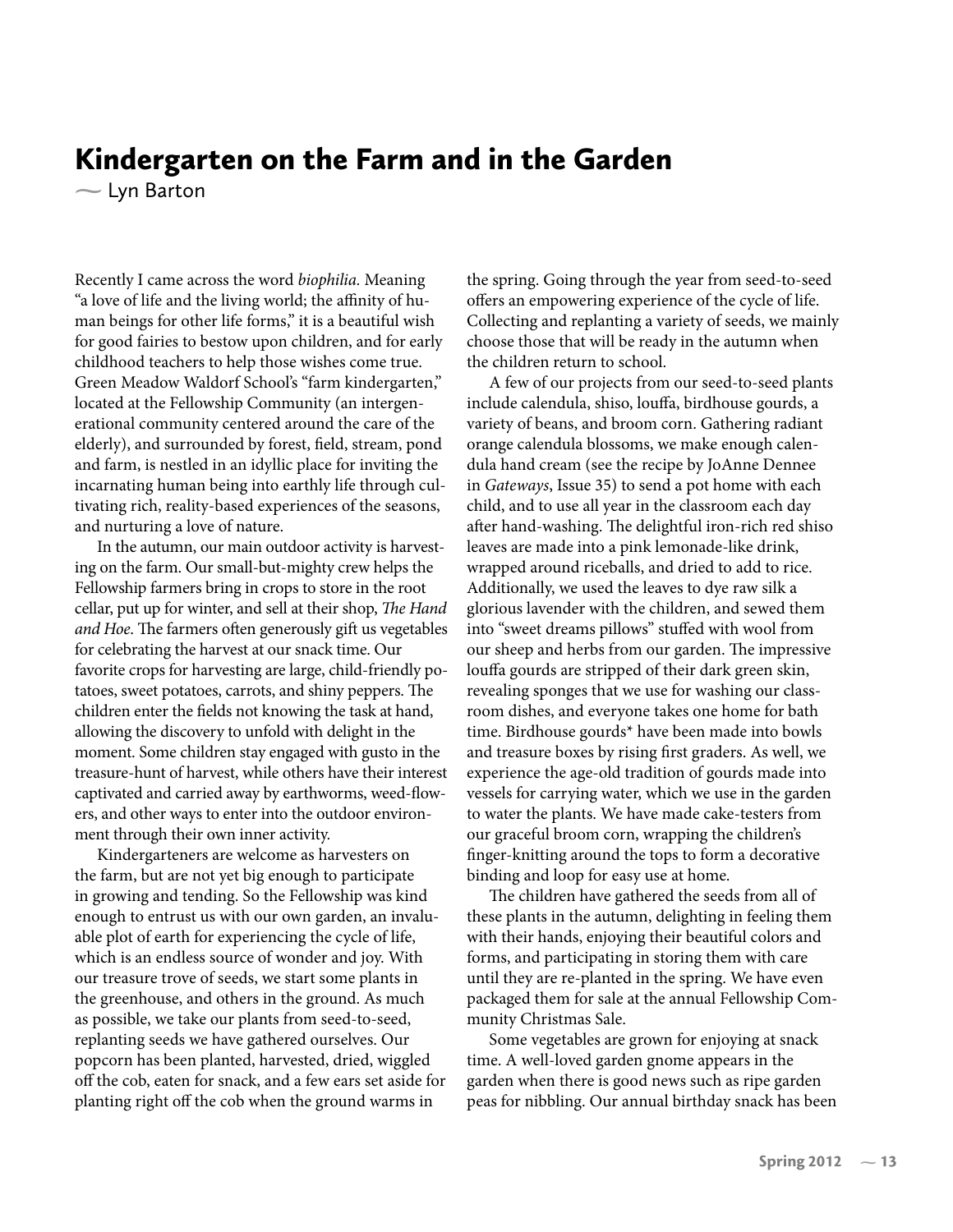inspired by our harvest, including cornmeal muffins from grinding our own dent corn kernels into cornmeal, pumpkin pies, and pizza with garden toppings. Assorted herbs are either enjoyed fresh from our garden or dried in bunches, stripped, and used for snack-time tea all year round. After stripping off the leaves, the bare stems are bundled and sent home for kindling with children who have fireplaces or woodburning stoves.

We never go to our farm or garden without a fleet of child-sized red wheelbarrows and sturdy shovels, giving us opportunities to nourish the senses of balance and self-movement, as we do chores such as mulching our garden paths, spreading a winter blanket of compost over each of the garden beds, and taking weeds to feed the chickens. There is a treasured spot in the garden just for digging, which has offered hours of enjoyment for creative free play, excavating boulders, and discovering clay for making pots.

In an effort to connect all of our projects with the farm, garden, and woods, we have made such things as wooden cutting boards (inspired by a WECAN Conference class with Su Rubinoff) for chopping garden vegetables or our own mangels to feed the sheep. We are in the middle of preparing to dye our new snack napkins with plants from the field and garden, such as onionskin and red cosmos flower petals.

In addition to cultivating plants, we gather wild edible gifts from nature. Every year we keep a close watch on a local chestnut tree, hoping to savor that delightful taste of autumn. This year we had a bumper crop of black walnuts.\* After spending a few days pounding the nuts out of the husks, we made a large cauldron of brown dye, fastened marbles and gems into a white tablecloth with rubber bands, and carried it ceremoniously to the dye pot. We saved all of the nuts, cured, cracked them and enjoyed baking and eating black walnut cookies.

In the winter and spring, we work with the wool from our sheep. While spinning with a drop spindle is a favorite task for the teacher during outside playtime, last year each child had the opportunity to spin a bracelet out of our sheep's wool, by rolling a primitive stick spindle on their legs. Afterwards, we gathered mugwort, nettle (in an effort to befriend a plant that we otherwise try to avoid), and goldenrod for dyeing their creations. As a group project, we wove a small sheepswool rug, with natural and black-walnut-dyed wool on a peg loom, which the children joyously felted with their feet in warm soap bubbles.

At the end of winter, our local "grandfather nature,"

Mr. Ed Bieber, helps us tap four maple trees. If the sun rays are warm enough on tapping day, we all catch "a taste of spring" dripping from the sap spout. Pulling a wagon from tree to tree, our class gathers the sap over the course of a few weeks. With a lot of work behind the scenes, the sap is boiled into syrup for our own pancakes and our annual treat of maple candy made on snow.

In addition to the plant life of the farm, the chickens, sheep, and calves, as well as the wild turkeys, ducks, hawks, turtles, earthworms, garden insects, the occasional fox-spotting, and our own rabbit are a special part of our lives. Gathering eggs, catching and holding chickens, brushing calves, and caring for the sheep and our rabbit are part of life in the kindergarten.

Around Valentine's Day, we celebrate the wedding day of the birds by taking bits of yarn gathered from fingerknitting projects through the year and hanging them in the garden for the birds to have something soft for building their nests, and bringing them something good to eat, like valentine-shaped birdseed cakes.

Some of our favorite days are spent in the woods, building, making woodland dolls, and creating bark boats to sail in the pond. In autumn, we each find a favorite stick, peel it with a vegetable peeler, rasp and sand it, and polish it with a homemade beeswaxolive oil blend, to carry our lanterns at Martinmas. We make our lanterns with the help of our older neighbors at the Fellowship Community. Several times a year we go to their main house to make festival crafts together.

Creating an environment which allows mother nature to work with the higher nature of the child offers opportunities to strengthen the will and the lower senses, as seeds are planted for a life-long love of the earth, the kingdoms of nature, the seasons, and the cycle of life. The future of the earth will benefit from those who have been given this gift in their early childhood. **•**

\* Please note that working with both black walnuts and gourds requires safety precautions.

### References

Dennee, JoAnne. "Calendula Salve Recipes." In *Gateways*, Issue 35, Fall/Winter 1998. Available as a free download through the Online Waldorf Library.

Lyn Barton *teaches kindergarten at Green Meadow Waldorf School in Chestnut Ridge, New York.*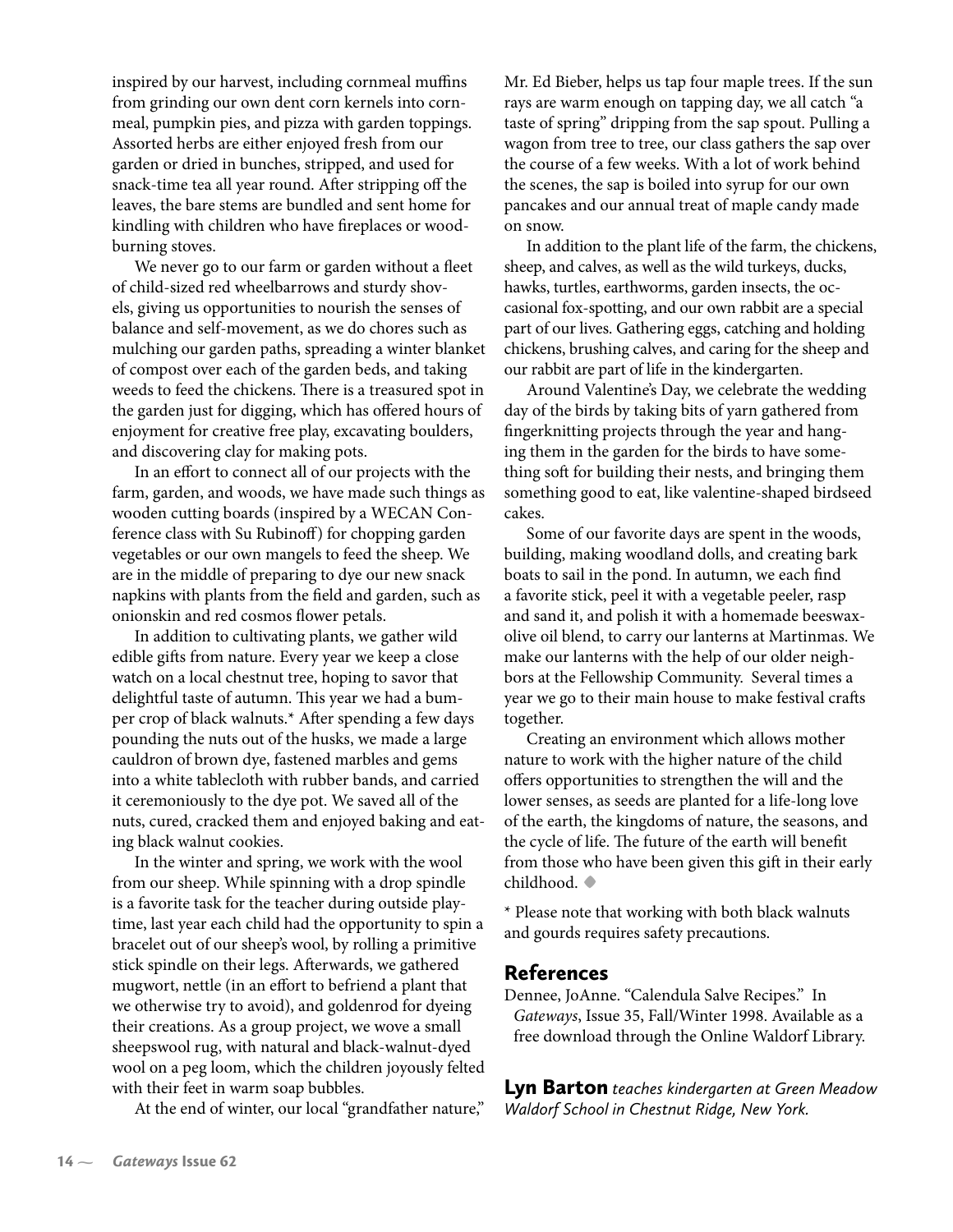# From Our Gentlemen Colleagues

 $\sim$  Lincoln Kinnicutt, Tim Bennett, Joe Robertson

*In anticipation of this issue, a request was sent out to some male kindergarten colleagues to describe activities they are bringing into their classes. Below are some "bits and pieces" that have come in response. They give a surprising and delightful glimpse into the range of what the "gents" are doing.*

# Lincoln Kinnicutt Kindergarten teacher Potomac Crescent Waldorf School, Alexandria, VA

*We had been doing Nancy Foster's woodcutter circle, which*  I modified so the woodcutter was using a two-person saw. *This change was made in part because in the past when we had gestured using an axe, the children (boys) would quickly start chopping each other. We also have a large bow saw, which we use for cutting wood outside, and I wanted to use that familiar image. In circle the children would pair up and hold hands, sitting down with their feet together, and go back and forth "cutting." When we started cutting wood outside, I realized that the sawhorse I had made was too small. So instead of standing to cut, we would have to sit just like in the circle, using the bow saw as a two-person saw.*

*After that circle we did a gnome circle with images such as hacking rocks. A parent gave me a box of geodes which we were able to hack open when we were outside, just like in the circle.*

*Neither of these things is particularly practical (we do use the wood at the school bon�re), as in "useful," but they did end up being real activities which were mirrored in gesture in our circles.*

# Tim Bennett Kindergarten teacher Seattle Waldorf School, Seattle, WA

Tim's class spends a large portion of each morning as an "outdoor kindergarten." There is a large park nearby that the class journeys to each day where they have free unstructured movement and the kinds of climbing and scrambling activities most kindergartens can

only dream about. Yet the "practical work" that has arisen from these outings is a surprise.

Some years ago Tim had seen a hand-sewn winter cap made out of triangular shapes cut from old thrift-store wool sweaters that had been felted in the washer and dryer. The pieces were sewn together with blanket stitch, using brightly colored knitting yarn. On their way to the park this winter, they commonly saw homeless people. So their practical work has been to sew caps for their hatless, homeless neighbors.

### Joe Robertson Parent/Child class teacher Rudolf Steiner School, New York City

Joe guides classes of 12 to 14 children, 25 months to 43 months old, who attend with one or both parents (or grandparents or a caregiver. . . and sometimes the whole lot). The classes are 90 minutes in length with free play, a short circle, hand washing, snack, and a short puppet story. Most of the activities listed below occur during the free play time, which is about the first 45 minutes.

*We iron silks and napkins for the upstairs kindergarten, fold napkins, wash and polish apples, cut apple into slices, knead dough for our rolls. We bake rolls also for one of*  our nursery rooms. We clean the table and floor when *�nished. We wash our hands, sand all our well-loved wooden toys, sweep, and put away our things. This year we sawed and sanded nature blocks. This is all so simple and ordinary.* 

*It is an amazing journey to dedicate oneself to teaching young children. "Teach" seems to be such an ill-�tting verb. We do not sit them down to learn letters and numbers; we do not review colors and shapes by name until the children*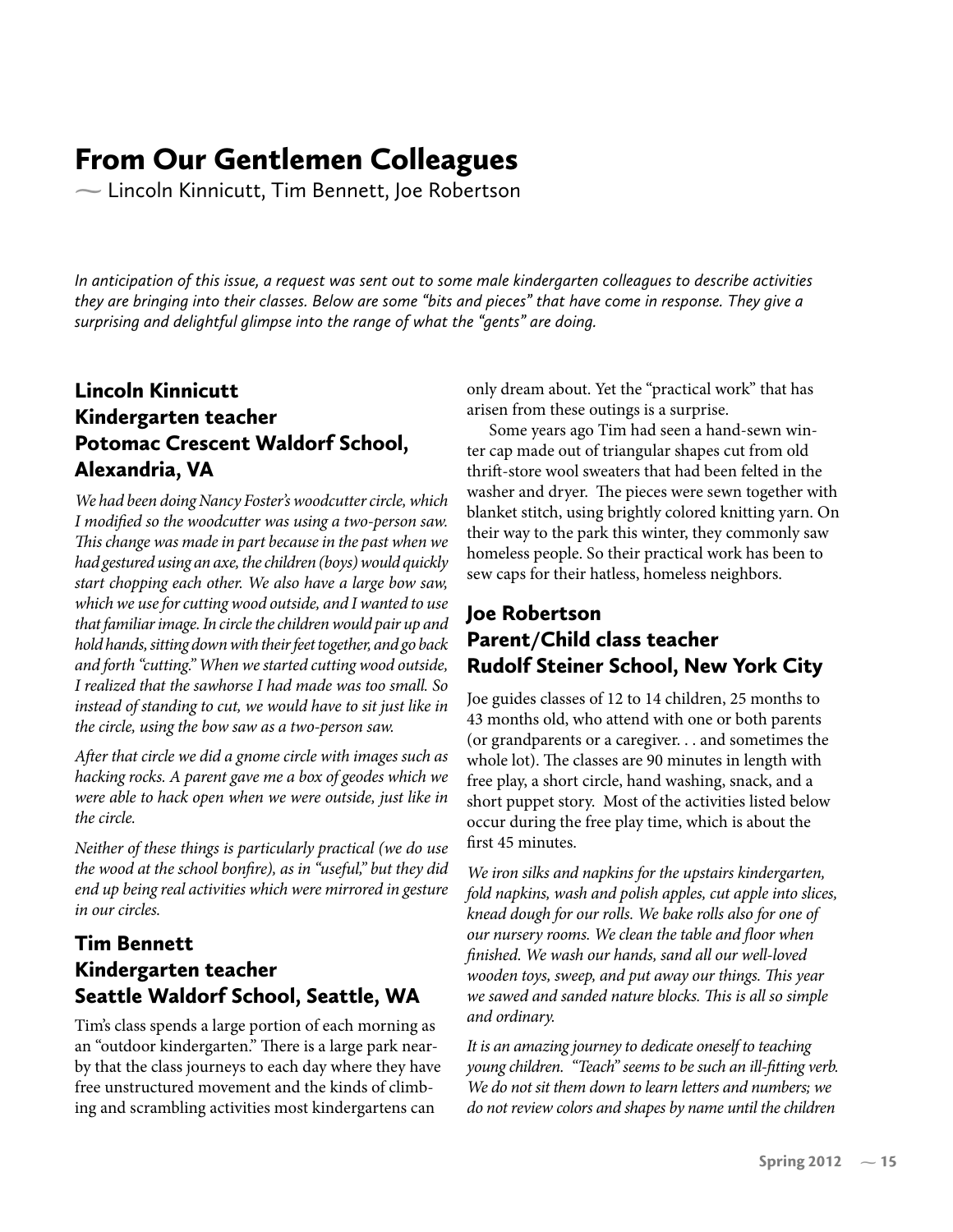*can identify and repeat them back to us—all routines that are quite common in most American pre-schools today. In Waldorf early childhood programs the most important lesson we have to offer is who we are as worthy human beings and that the work we do is nourishing to the children in our care. In early childhood and in the majority of my work with parent-child classes, the main lesson is always what I bring of myself each day. Each year that I am in the classes it becomes more and more apparent that what the children need are jobs that fold seamlessly into the morning we are living. It is the simple rule in the form of a question: Is what we are doing needed?*

*We make oatmeal and bake rolls because we need to eat. We iron because our silks and clothes are wrinkled. We sand the boat because it has splintered, rough patches. We cut apples because often we get a bit hungry before our group snack. We sweep the �oors when we have dirtied*  our floor with flour or wood dust. I get out the screw*driver and repair the cabinet door if it falls loose. When the chairs need washing, we will wash them.*

*There was one job this year that I am not certain met my criterion of really being needed. The two- and barely three-year-olds gathered to watch me saw small limbs and then sand the cut rounds to make a little basket of play wood. Though the children did need something bigger,* 

*both in gesture and effort to take in for themselves, we did not need any more wood pieces. We had plenty. But at the suggestion and encouragement of a colleague, I chose to go ahead and use the wood table and see how it went.* 

*I sang a little inchworm song to �nd just the spot to cut. My concentration heightened without much effort once I held the large and very sharp saw at the ready. But I joyfully made a clear action on purpose and sawed away. I*  realized as I observed the children flock over and live into *this job, the nature of the two- and early-three-year-old is still so timeless; each moment has the purpose we give it with our inner life and connection, even if it is a bit out of context to our de�ned morning.* 

*The quality of physical work children witness adults doing in the world and home has diminished rapidly in our technological age. It is the loveliest gift for the children when we have given great thought and heart to what we do for them and around them, to assure that what we choose to do in our rooms will nourish them in lasting ways. It is my experience that nothing can matter more to the children, ourselves and the other adults in the room than the way we take our time. A peaceful, steady pace and the permission to �nish our job un-rushed nourish a soul deeply with a beauty and strength that is without words.* **•**



*Carrying wood from the forest. Photo courtesy of Su Rubinoff*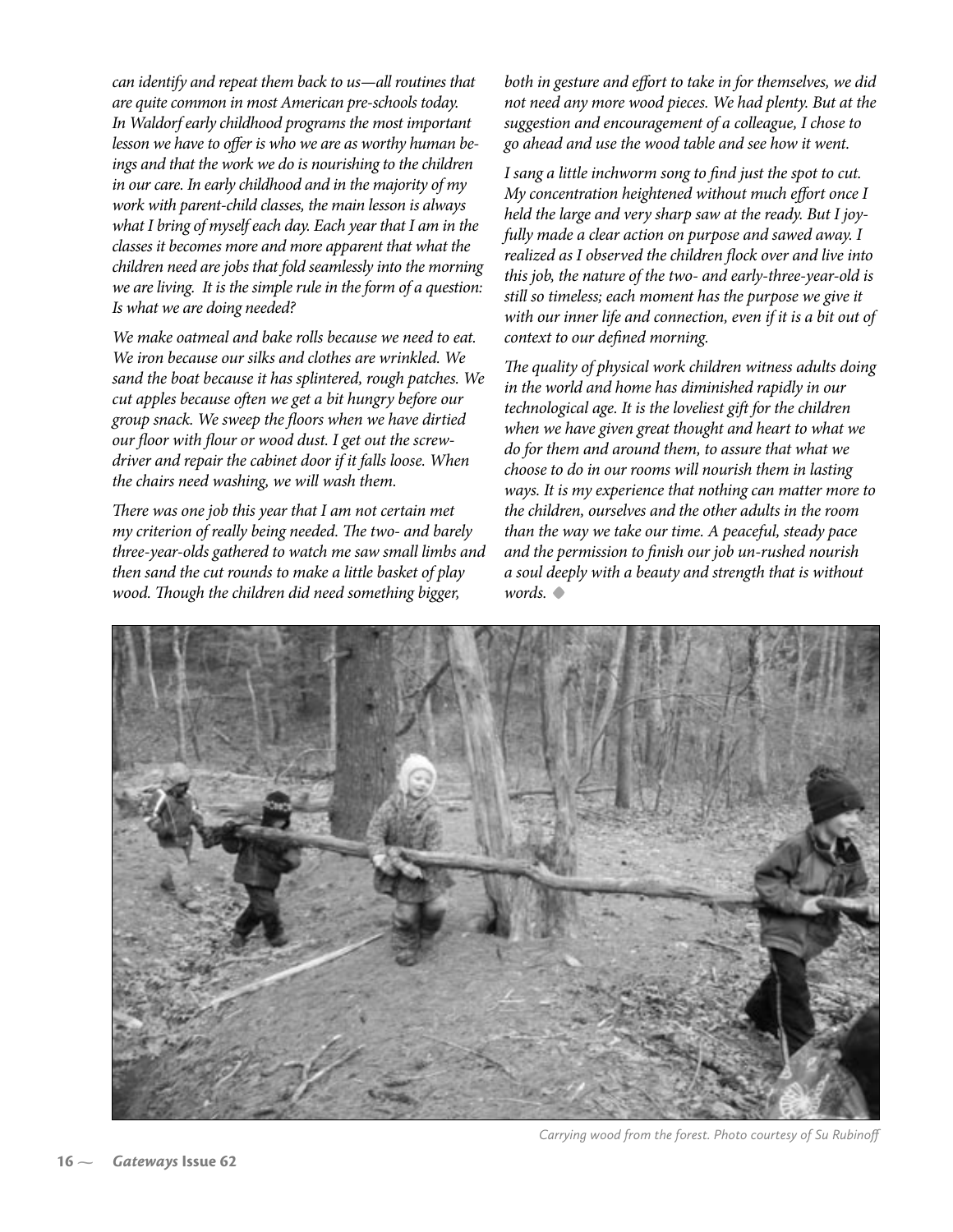# Working with Wood

 $\sim$  Su Rubinoff

- *The Carpenter pounds with one hammer, one hammer, one hammer*
- *The Carpenter pounds with one hammer and then she pounds with two.*
- *The Carpenter pounds with two hammers, two ham mers, two hammers*
- *The Carpenter pounds with two hammers and then she pounds with three. . .* —A traditional circle activity

Woodworking connects one with nature, and it is a magical process to use one's hands and imagination to create something from what appears to be just a piece of wood. It is very exciting and empowering for adults as well as children. I feel it is important to share what we love, and I love wood: the beauty and function of trees, �nding pieces of wood, feeling wood, seeing the different patterns and grains, repairing wooden toys, and more.

As early childhood educators, we are so good at doing practical work inside in order for the children to inwardly and outwardly imitate. But sometimes when we are outside, it is a little more difficult. Thus, I always have something in my pocket that needs sanding. In the beginning of the school year, there is always something to refurbish, such as the wooden plates, cups, play clips, and more. Since children learn from imitation, many often want to sand, as well, so they share in the work and develop a strong desire to transform something.

We are very fortunate to have our school on twenty-eight acres with a brook and untouched forest. Yet even if you live in a city, there are places you can explore to find wood treasures. Often while we are walking or playing in the forest, we will find nice pieces of wood that we bring back to our classroom to use in play. This year we have been searching for long branches of wood to make our compost bins with. These bins are four feet wide by four feet long and five feet high and they are made of layered branches (like a log cabin house). We use our saw as I sing a song, "back and forth, back and forth, saw our wood today,"

and then slowly build our bins. This is a wonderful purposeful activity. We also saw different-sized pieces, sand and then polish them, and use them for play, stories, in "the store," and so on.

Every Chanukah, we �nd a small log or branch in the forest and with our hand drill we drill nine holes for the special Chanukah candles that we will light as we sing our blessing. I love when the thread of light begins at Martinmas and then weaves its way through Advent and then Chanukah. For gifts for the parents at this time of year, we always make something out of wood, whether it is a cutting board, a key holder rack, coat rack, or a candle holder. Our oldest children, The Elderberries, will have the privilege of sawing the edges of their wood while the Dewberries are often waiting for the sawdust to use in the "kitchen" or will gather the cut triangle wood pieces.

My colleague's class cut down a trunk of cedar and then sawed it into two-inch slices. Her husband then cut out the heart, the fragrant internal part of the wood, into a heart shape. She attached a big piece of sandpaper to a stump with tacks and the children sanded the hearts for Valentine's Day.

It is important to remember that it is not necessarily the end product that we are focusing on but the process, from beginning to end. The excited anticipation the children had of being able to switch from a rough sandpaper to a finer grade was incredible. There is something so powerful in seeing a branch turn into a menorah or a cutting board be created from a mere board. The children are always so proud of what they have accomplished because they know that it took many days of hard work.

Without needing to say too much, it is also important to use real tools correctly and safely.

Not only do the children develop a respect and appreciation for working with wood and items made out of wood, but this activity is very therapeutic. It combines sensory experiences with developing eye-hand coordination, dexterity and fine motor skills, and it is a beginning in their "will" development.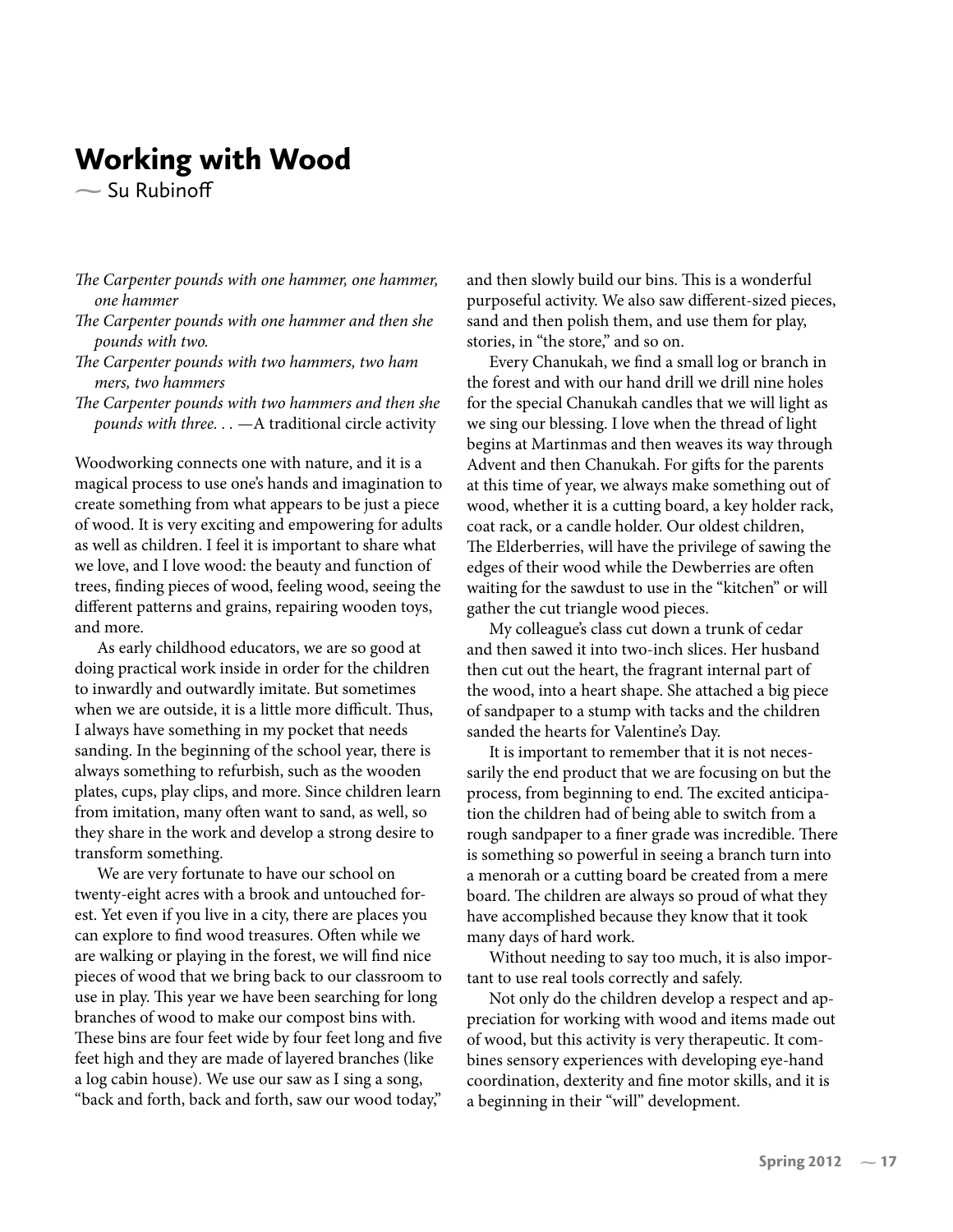*For those who will to work With those who guide the future of mankind, Bring forth spirit potentials within yourselves And so achieve the power to awaken Dormant faculties in others. Cultivate the seed kernels, Foster the forces of development, Recognize that which is of the future.* —Rudolf Steiner

### Toolbox Essentials

• Hammer (under 12 oz. in weight), crosscut saw (12- 14 inches long), coping saw, square, measuring tape, screwdriver with different bits, rasp, glue, screws and nails, clamps, hand drill and bits

• Sandpaper: sandpaper is graded as medium, or numbers 60, 80, and 100. Fine sandpaper numbers are 150, 180, and very �ne 220, 240, and 280. Medium is usually used for the first sanding, fine for smoother results and very fine for smoothing finishes between coats. • Work apron

• First aid kit with peroxide, band aids, gauze, ointment (calendula and antibiotic)

• Wood: the two basic categories of wood used most often in woodworking projects are hardwood and softwood. Hardwood is more durable and less prone to dents and scratches; it is also more expensive. It will finish to a better advantage, but is harder for children to saw. Soft woods, like pine, bass, birch, cedar, fir, spruce are more prone to dents and scratches but easier for children to use. *Finishes:*

• Mineral oil: a light coating of mineral oil, rubbed into well-sanded wood, provides an easy-to-apply and relatively durable finish. Apply several coats of oil wiping away the excess. A warm room or warm oil will help penetration. This does need to be reapplied frequently.

• Beeswax: Put the finish on the wood with a paint brush or cloth. Allow the finish to remain on the wood for 30 minutes. Use a clean, soft cloth to wipe any remaining finish from the wood. Buff using the cloth and following the grain. This will help the finish soak deep into the wood. Reapply as many coats as desired, waiting at least 24 hours between coats. A simple beeswax formula is five parts mineral oil to four parts beeswax, adjusting the mixture for a harder or softer cream. Just melt the two together.

Remember to start simply until you feel confident. Your joy will be imitated both internally and externally by the children in your care. **•**

Su Rubinoff *is an early childhood teacher and faculty chair at Meadowbrook Waldorf School in West Kingston, Rhode Island.*



*Photo courtesy of Su Rubinoff*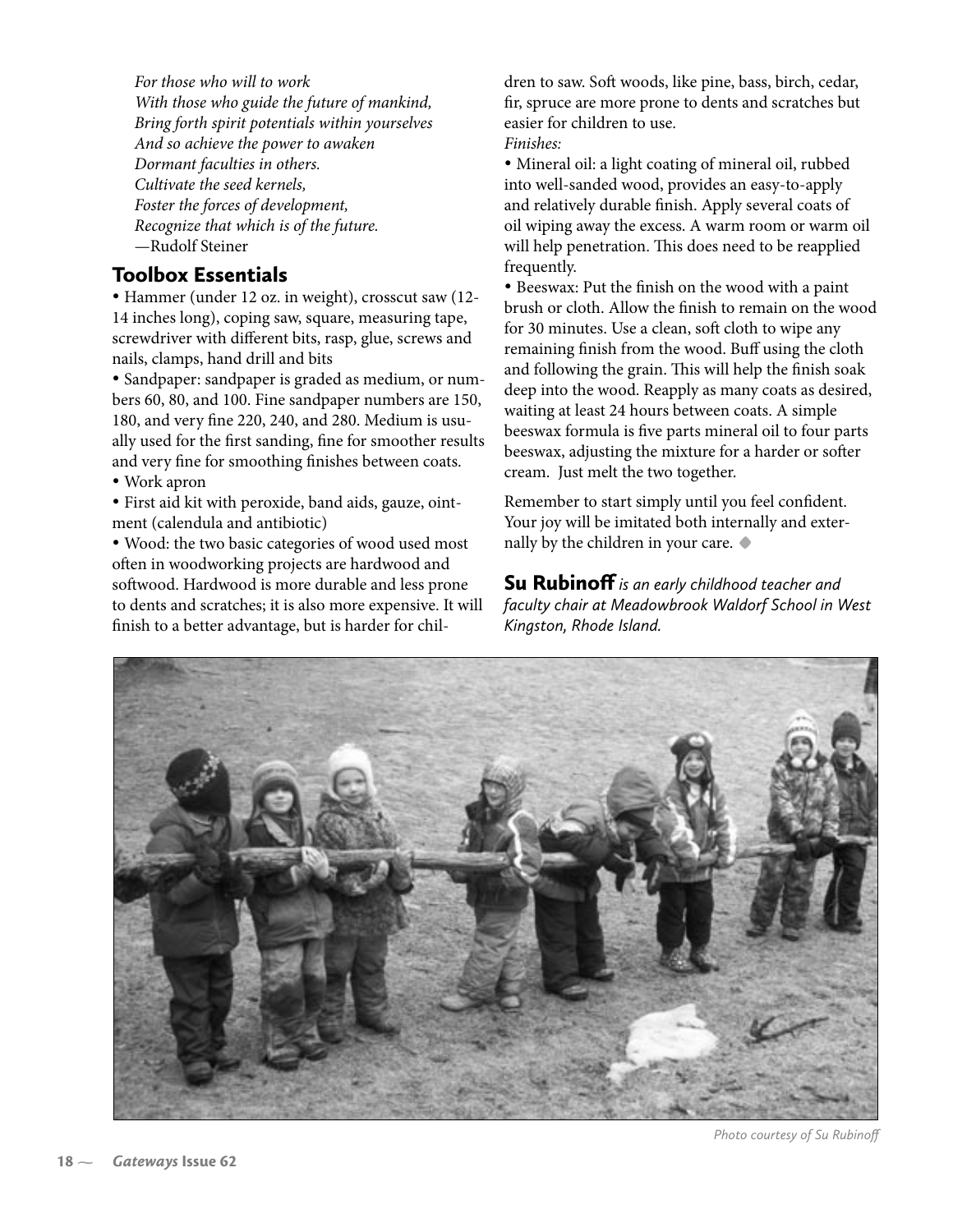# A Rolling Pin's Journey Home

 $\sim$  Anke Scheinfeld

The daily joy of purposeful work in our early childhood classrooms is revealed in the eager bright eyes of our children as they enthusiastically engage in "real work." It is most satisfying for child and teacher to work together, keeping rooms neat and clean, repairing broken toys and classroom items, preparing shared meals, setting and cleaning tables. We create our own world, our own "gardens" and "kingdoms." Together we take responsibility and feel deep satisfaction and pride for work well done.

How can we make our work together ever more enriching, so that it envelops and nourishes our children beyond the classroom? This question becomes even more paramount in an urban environment where life for all can easily become disconnected. I would like to share a simple woodwork project that naturally flourished, weaving its way lovingly from the classroom into the home, enriching both.

During an exchange of ideas on the subject of "real work" in the classroom, a colleague suggested making rolling pins from poplar dowels. Woodwork is a treasured activity in our mixed-age kindergarten. We enjoy using our strength and skill to saw thick branches gathered from Central Park. We next each sand a segment of wood until it is so smooth that delicate year rings are magically revealed. Creating something out of wood that could be used in the kitchen was an exciting prospect.

Work began in autumn. We obtained several fivefoot-long and 1.5-inch-thick poplar dowels. Their arrival in class was met with much curiosity. We sawed them into ten-inch segments. As we usually work with wood gathered in the park, the long, evenlyshaped poplar dowels evinced a very different mood. The older boys were soon sharing knowledge of the major construction projects they pass daily in their Manhattan neighborhoods. The fledgling architects and engineers began in earnest to build tall apartment buildings using play stands, planks, large blocks, chairs and tables.

We then began the will-shaping, physically chal-

lenging work of sanding the dowels. The children were familiar with the process from prior woodwork. As we used first rough and then fine sandpaper, the pieces gradually became smooth. Sanding the ends of the dowels was especially satisfying. Working with vigor, the children held the dowel in one hand, keeping the sanding paper in place on the table with the other. Then we worked with fine sandpaper, rounding edges and smoothing the long sides of the rolling pin. These tasks required a summoning of strength, will and perseverance. The children would often approach the

 *It is most satisfying for child and teacher to work together. . . We create our own world, our own "gardens" and "kingdoms."*

teacher while rubbing their piece of wood against a rosy cheek, inquiring "Is it smooth enough?" The answer of "Just a little more" was met with further effort to make it smooth all around.

During the entire process the children were unaware of the purpose of their evolving creation. This engaged their imaginations as many answers bubbled to the surface: a block, tree, trunk, sword. . . As Advent had arrived, it was time to bake our ritual cookies. On this special day we rolled the cookie dough not only using the big old rolling pin but also our new little ones. A moment of joyous revelation: We had made our very own rolling pins!

How could this wonderful moment be best shared with our parents and imprinted in the loving memories of our children? How could the rolling pins journey home and find their place in the kitchens and daily lives of our families? Could they avoid the toy cradle and gathering dust?

The theme of practical work in the kindergarten and at home is so important for the development of the young child and a healthy home environment. One of our central responsibilities is to help parents experi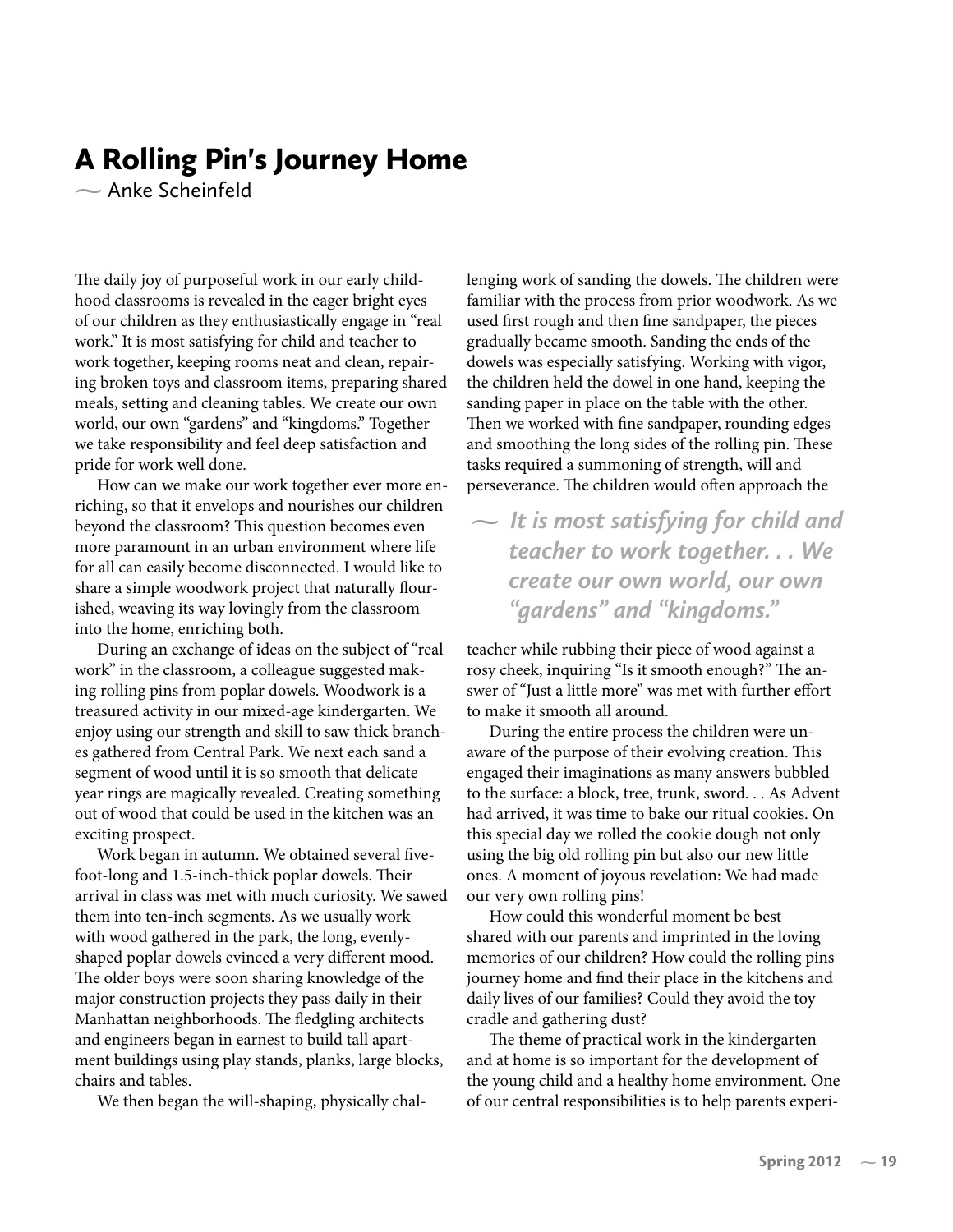ence and understand the signi�cance of what we do in our early childhood classrooms. Our success rests on the ful�llment of this responsibility. With this in mind I decided to devote an upcoming parent evening to our newly forged rolling pins. We began our parent evening by baking together in the same way we bake with our children in the morning. Measuring ingredients, kneading and then rolling dough with their child's own rolling pin, cutting out cookies of different shapes, and finally baking them created a warm, home-like atmosphere. Wonderful conversations arose, often centering on childhood memories recalled by a room filled with the sweet smell of home baked treats. During the following study and discussion these initial threads were taken up and woven into an enriched tapestry.

When the children took their rolling pin and a little metal star cookie cutter home the next day, they took

with them the joy of our work in the kindergarten and the happy anticipation of using their very own rolling pin at home. The parents were well prepared, and many homes were filled with the delightful smell of cookies baking in the oven and the nurturing warmth arising from families lovingly engaging in practical work on a cold winter afternoon. **•**

Dr. Anke Scheinfeld *has been an early childhood educator at the Rudolf Steiner School in New York City for the last eight years, where she teaches in the mixed-age kindergarten. Prior to teaching, Anke worked as a physician and researcher in Germany and in the USA. She received her Masters in Early Childhood Waldorf Education from Sunbridge College. Anke's main interest is in working to align the healing impulse of Waldorf education with preventive medicine to best serve students and the school community.* 



*Teatime in a Russian kindergarten. Photo courtesy of Mary Lee Plumb-Mentjes (see report on page 27).*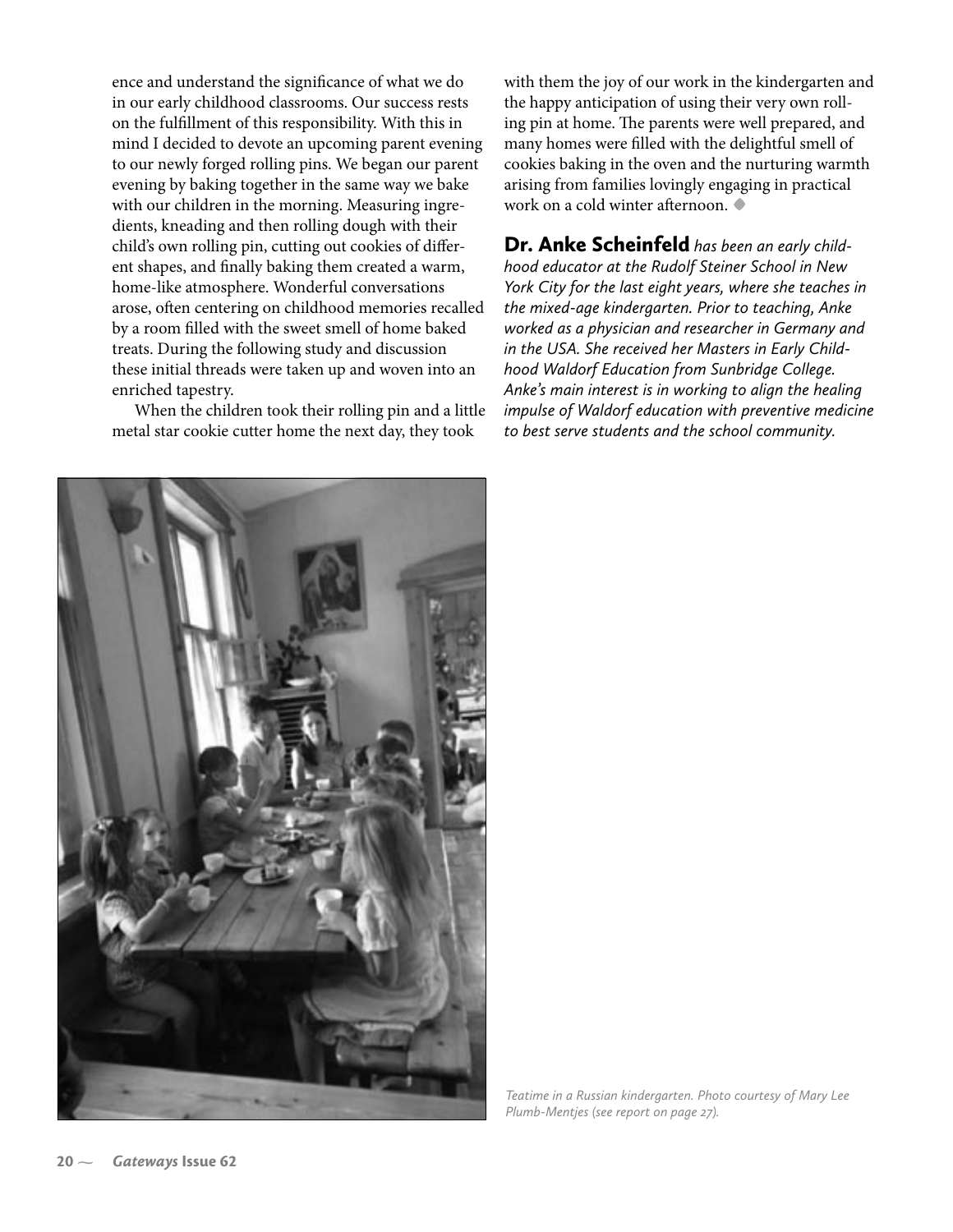# For the Classroom

# Potato Pogatcha Recipe

 $-$  Joli Kiss

*Here is a traditional Hungarian recipe to use with your rolling pins. It comes from the new WECAN publication*  For the Children of the World: Stories and Recipes from the International Association for Steiner/Waldorf Early Childhood Education, and was *submitted by Joli Kiss, the IASWECE Council representative for Hungary. Proceeds from the sale of this book benefit IASWECE's work on behalf of children around the world.*

**Ingredients:**  $4 \text{ cups} (2 \text{ lb}/1000 \text{ g})$  all-purpose (wheat) flour  $2 \text{ cups}$  (1 lb/500 g) wholegrain rye flour 2/3 oz (20 g) yeast 1 Tbsp honey 4–6 cups (32–48  $f$  oz/1–1.5 l) lukewarm milk or water 2–3 tsp sea salt 2–3 potatoes, peeled, diced, cooked, mashed and cooled 1⁄2 lb (200 g) unsalted butter, warmed, melted and cooled 2/3 cup (5 oz/155 g) shredded cheese, cheddar type

### To Make:

Pour 1 cup (2.5 dl) of the milk or water and honey into a bowl, and stir to dissolve the honey.

Sprinkle the yeast over the top of the liquid, and add 2 Tbsp wheat flour.

Stir until smooth, cover with dishcloth and let stand in a warm place until the yeast bubbles and forms a creamy layer, about 15–20 minutes.

Grease the baking sheets, melt butter, shred cheese.

Place the rye flour in a large bowl. Sift the white flour on top and mix the flours with your hands. Create a well in the center, and pour in the yeast mixture.

Add the mashed potato, salt and almost 4 cups (1 liter) of milk or water. Mix together and knead with your hands.

When the mixture begins form a dough, add the melted but not too warm butter. Add milk or water if necessary and knead for 5-6 minutes to form a smooth and springy dough.

Form the dough into a ball, and throw it onto a well floured surface three times. Knead for 2-3 minutes, then separate into little balls.

Sift flour on the tables or desks in front of the children. Each of them gets a dough ball. They knead the dough well, then with little rolling pins they can roll out each

ball until it is about 1 inch (2.5 cm) thick.

Using a knife the children can score the dough horizontally, then vertically to make a grid of 1/4–1/5 inch squares. Flour the edge of 2- to 4-inch round cutters or glasses

and have the children cut out rounds from the dough. Spread the shredded cheese on top of the rounds.

Place the pogatchas on the greased baking sheets, leaving about 1 inch (2.5 cm) between them. Bake the pogatchas in a 400°F (200°C) preheated oven for 20- 25 minutes or until they turn light golden brown. **•**



*Photo courtesy of Joli Kiss*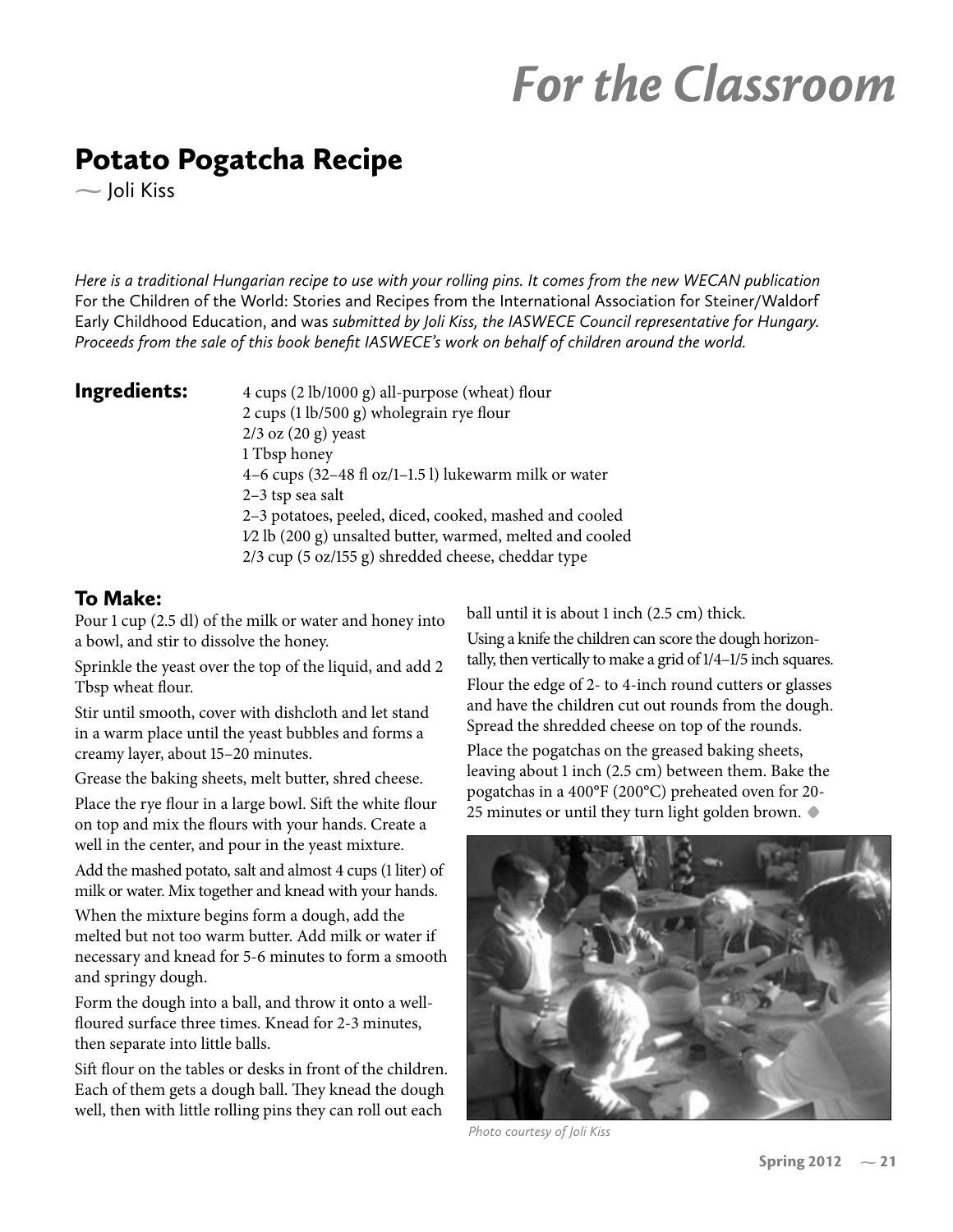# The Little Seed  $\sim$  Ananda Fluf

*This delightful spring story is also excerpted from* For the Children of the World *(see previous page)*. *It was submitted by Silvia Jensen, the IASWECE Council representative for Brazil, and translated by Louise deForest. The illustration is by Gudrid Malmsten from Sweden.*

There was once a little seed that fell from a boy's hand. The little seed looked upon the earth and saw so many beautiful things that she began to feel sad that she was only a very little seed. She longed to be like the cherries hanging above her or a sweet and juicy orange and not just a little seed.

She looked up at the sky and saw a flock of birds flying and playing in the sky, turning somersaults in the air, and she imagined how good it would be to be a bird, to have wings, to FLY!

But she was only a very small seed.

She looked to one side and saw a lovely rose. "How full of life it is! I would like to be like that—so bright!"

But she was just a very small seed. She was tired of being such a small seed, so small that no one even saw her.

She looked to the other side and saw a blue butterfly. It had such light, airy wings with such beautiful designs, and she thought, "I would also like to be a butterfly, or at least to have such special wings. . . then everyone would see me!" But it would be strange for a little seed to have wings. . .

And she became sad, and sadder and sadder—so sad that she began to sink down and down.

And she sank into the earth. She felt good down in the warm earth.

It rained.

And it was sunny.

And suddenly a little green shoot came up out of the earth.

More rain.

And more sun.

And the shoot began to grow! She felt very happy to know that a little seed could change into a lovely little plant!

More rain. And more sun.

She continued to grow and to grow, until one day she looked at herself and saw that she was now a beautiful tree covered with delicious cherries.

All the birds flew to her and settled in her branches to sing and to make their nests. The most beautiful butterflies came and danced around her leaves.

The animals of the fields and woods came to sleep in her cool shade, but she was happiest when the boys and girls climbed her branches to gather cherries and took them home to eat.

A little boy climbed the tree. He picked a cherry and he ate it. And a little seed fell from his hand. . .

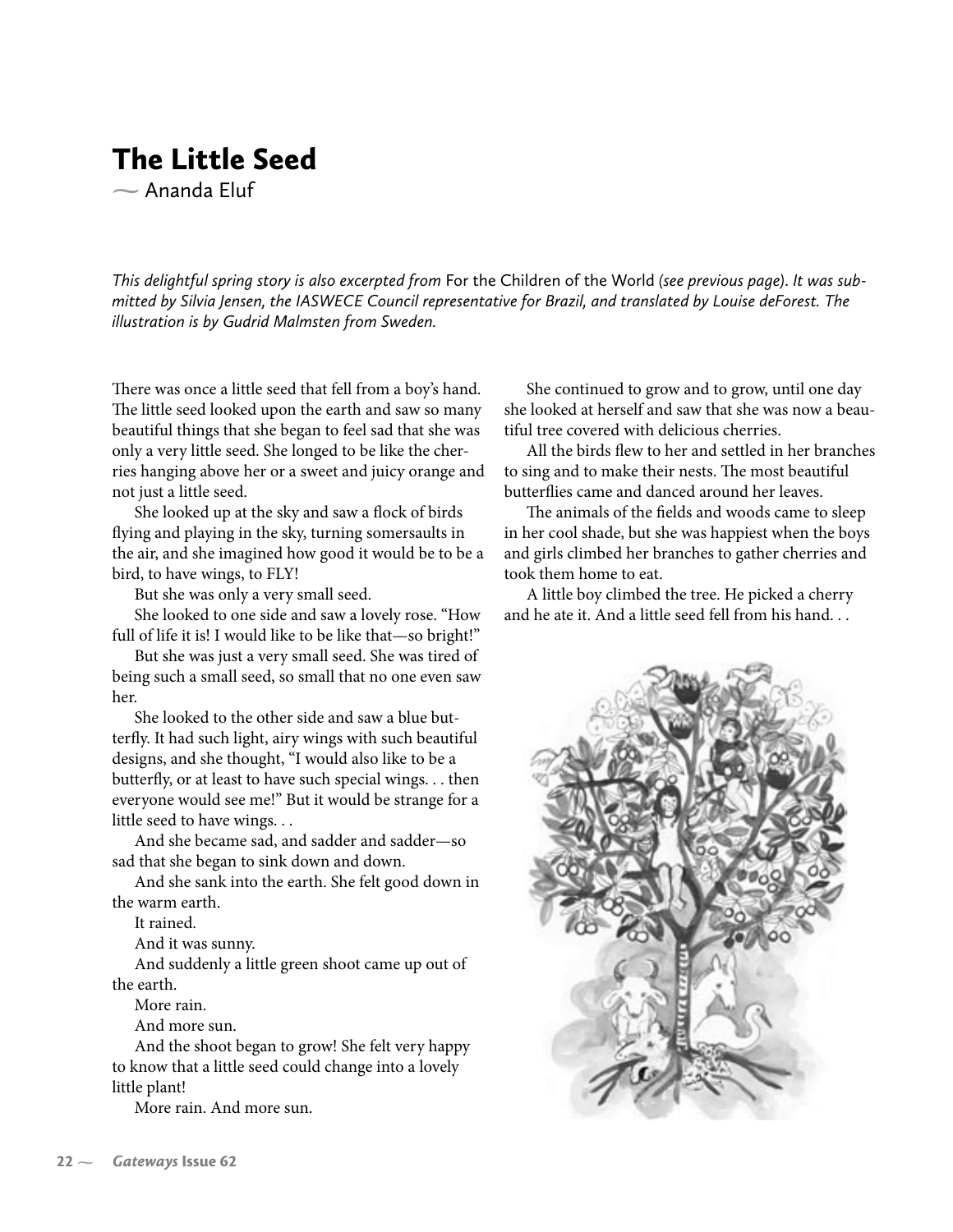# The Merry Month of May

Laurie Clark

*Bracelets that look like miniature maypoles can be made with the children before doing this circle. A round form can be made from paper twists, pipe cleaners or other material that fits over the child's hand. Streamers of various bright colors of crepe paper can be cut into thin strips and tied onto the bracelet. This is a fun way for the children to practice tying. This decorative bracelet can be worn during the May Day dances to make them festive. This circle gives the opportunity to whistle, something the children love to practice. A small felted robin bird can also join this circle.* 

On May Day we dance *Turn round* On May Day we sing For this is the day *Crouch down* We welcome the spring *Jump up to standing position Clap on the word "spring" Song D G G G A B A B* It is the merry month of May *Form a circle and walk around B D´ D´ B B A B A*  Oh happy, happy is this day *Continue walking round D G G G A B A B* So let us skip and skip and play *(Repeat) Skip or use other movements such as, tiptoe, run, hop B D´ D´ B B A* then clap our hands and shout, hurray! *Clap, jump and shout (can substitute whisper) hurray! Follow indicated movements while speaking:* Little Kings and Queens of May *Hands form a ring on head like a crown*

Listen to me on this very fine day *Hand near ear* Our tiny friends like to celebrate too I will tell you what we shall do Have our little friends come from far away *fingers go up and down "flute"*  A little more on our magic flute we will play *Repeat flute playing* Now we will put our magic flutes away And see who comes to join us on this May Day

Here come Mister and Mrs. Grasshopper They love coming to May Day Land! *(Repeat)* 

On our magic �ute we shall play *Pretend "flute" comes out of pocket and whistle as* 

They jump as high as they can! *Jump up one time from a crouching position*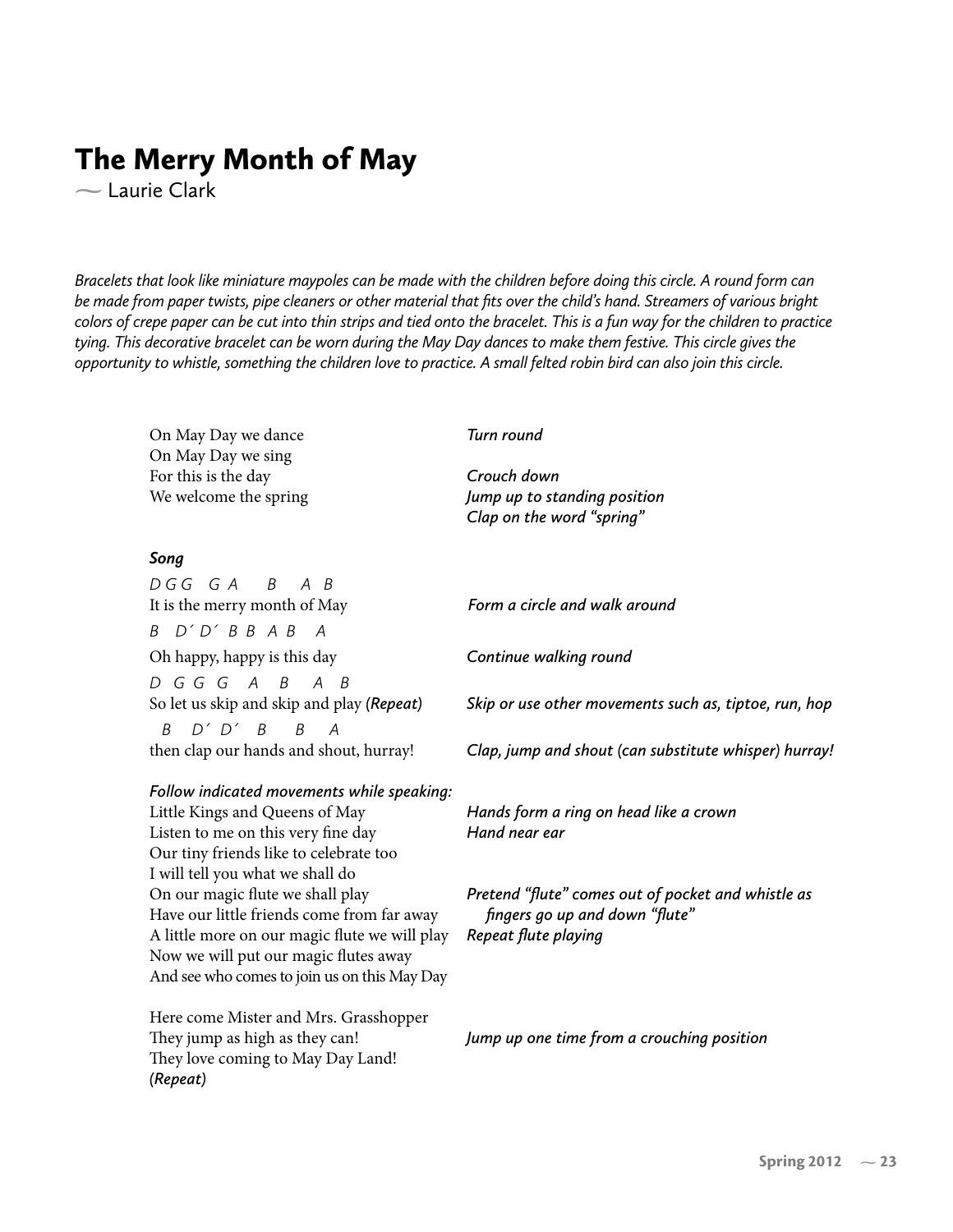The roly poly bugs are shy They listen to the flute but will do nothing else at all! *(Repeat)*

Mr. and Mrs. Beetle come with their baby beetles to May Day *Crawling* They crawl and crawl along as mother beetle does say, "Come along, baby beetles, come this way." *(Repeat)*

The ladybugs all come together and polish each other's backs, *Sitting in a circle, children gently rub*  They are all dotted and red. *each other's backs in a "polishing" motion* "We want to look our best on May Day," they all said. *(Repeat)*

through the land *the hallway.* Marching, marching here we go Marching along, listen to our song.

Now the May Day Circles �y round and round *Follow the movements that are indicated* Above our heads then near the ground *Each of the movements can be repeated* Above our head, then near the ground the May colors fly round and round Now we spin them round and round Above our head then near the ground Now we give them a shake, shake, shake A whooshing sound they do make Now they glide from side to side From side to side they do glide Then, rainbow snakes, on the ground we'll make Slithering, slithering, so many snakes! Now they go round and round us, there they go Not too fast and not too slow In front and in back of us they go Not too fast and not too slow Now throw the maypole gently in the air But not too high, then catch them

All of our little friends have come *Rhythm instruments can be passed out to the*  to listen to the band *children and they can be in a "parade,"*  Marching, marching in a parade *marching around the room or through*

Now our little maypoles we will pass around *Teacher takes the maypole bracelets out of a basket that has been covered with a spring colored silk.*  We will pass them round without a sound. *They can be passed round the circle from child to child until everyone has one and is ready to play the maypole game.*

and roll up into a ball *Tuck knees to chest and raise head up to knees*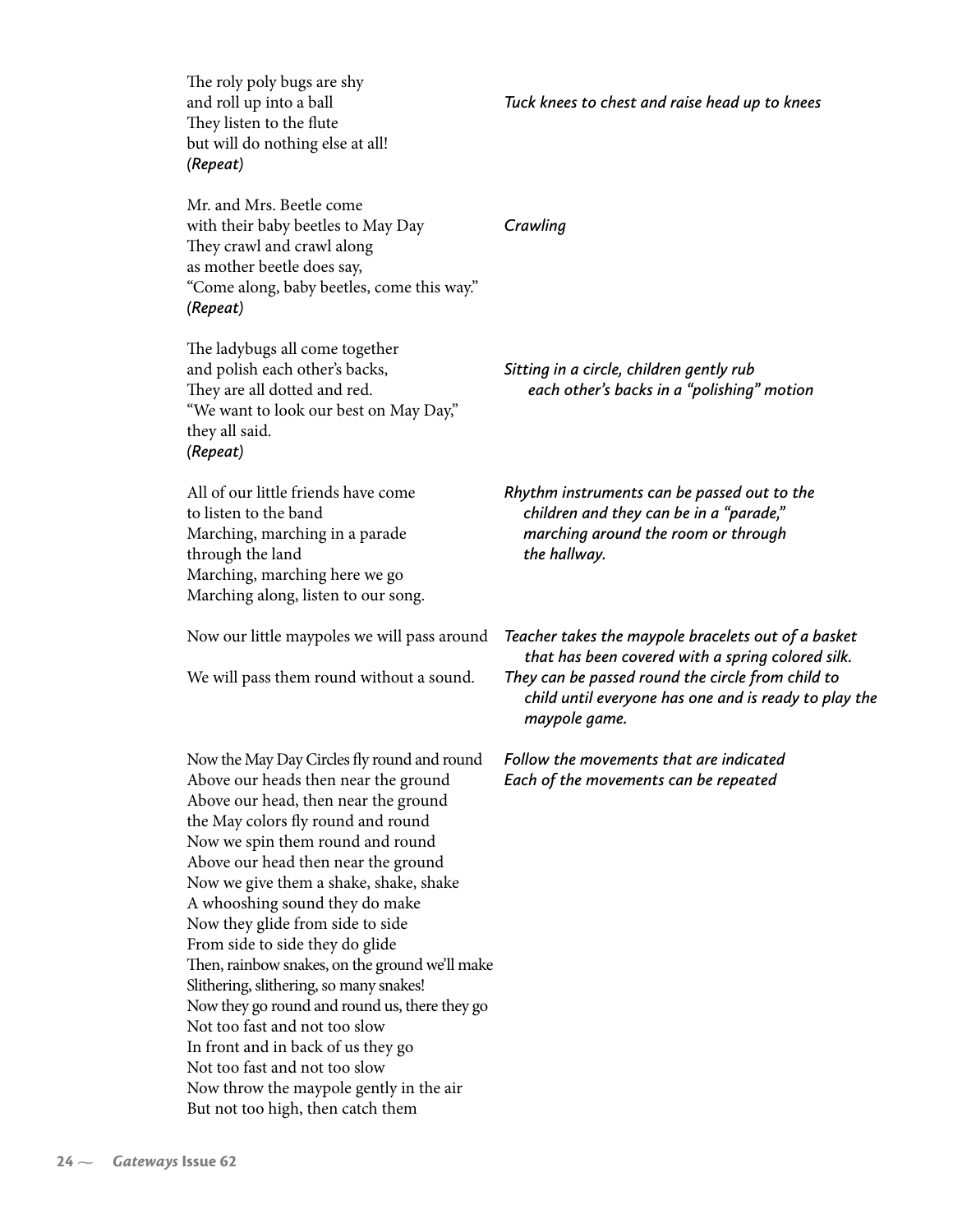See the rainbow colors fly! Now up and down they fly, like a bird with colored wings Then into the basket they return what else will this May Day bring?

So Robin can take a rest Listen to dear Robin sing May Day songs to welcome the spring!

Now robin flies away After celebrating May Day,

But who is this coming along? *A felted robin or other little bird is gently passed along*  It is robin redbreast singing his spring song. *the circle from child to child as they put both their*  He �ies around and lands in our hands *hands together like a little nest. Whistling bird*  We will make a nest *songs can be made as the bird is passed round.*

but we will lie down to rest *The children lie down and rest*

it has been the very best. *Teacher can sing a lullaby, or play the lyre or the glockenspiel while the children rest.*

# An Explanation of the Movement Activities in *The Merry Month of May*

This circle adventure includes potential for many different developmental movement possibilities.

Proprioception or the sense of self-movement is experienced through the body's position. The contracting and stretching of muscles and the compression of the joints gives signals to the brain to obtain the correct muscle tension for certain tasks and positions the body correctly. For example, if a ball is being thrown and is about to hit the head, then the signal is sent to immediately duck down to avoid the collision.

Body geography is another expression of the sense of self-movement. Going from a crouched position to jumping up to one's feet while clapping hands at the same time gives an opportunity to strengthen this sense. This is experienced in the first poem of the circle, "On May Day we dance." Other movements in the circle that strengthen this sense include skipping, tiptoe, hopping, jumping, and so on.

Vestibular movement or the sense of balance has its organ in the semicircular canals in the inner ear. Sally Goddard Blythe clearly describes this sense in her book, *The Genius of Natural Childhood*: "Each of the senses comprises specialized receptors sensitive to a specific range of movement frequencies (speed of motion). The balance mechanism for example responds particularly to slow, turning (rotation) or tilting movements and to movement that follows a linear direction (up and down or forward and back). The balance mechanism is most sensitive when movement starts, stops or when there is a variation in speed or direction." Balancing on one foot by hopping and using independent sides of movement by skipping both strengthen this system. Opportunities to stimulate this sense include moving in a circle together, turning

# *Movement has a starting and an ending point, as do many things in life*

around individually (as in the first poem), and jumping up one time from a crouching position with Mr. and Mrs. Grasshopper.

This one-time movement, done just as the words "jump as high as they can!" are being spoken, also helps the children to practice impulse control. Movement has a starting and an ending point, as do many things in life, and this is a good way to experience that fact. The child experiences gaining impulse control through beginning and ending a gross motor movement. Later in life, this will become an inward ability to take an impression in from the outside world and bring it to balance in one's soul life. Coming to rest at the end of the circle brings practice of the stillness that will develop and later come to maturity.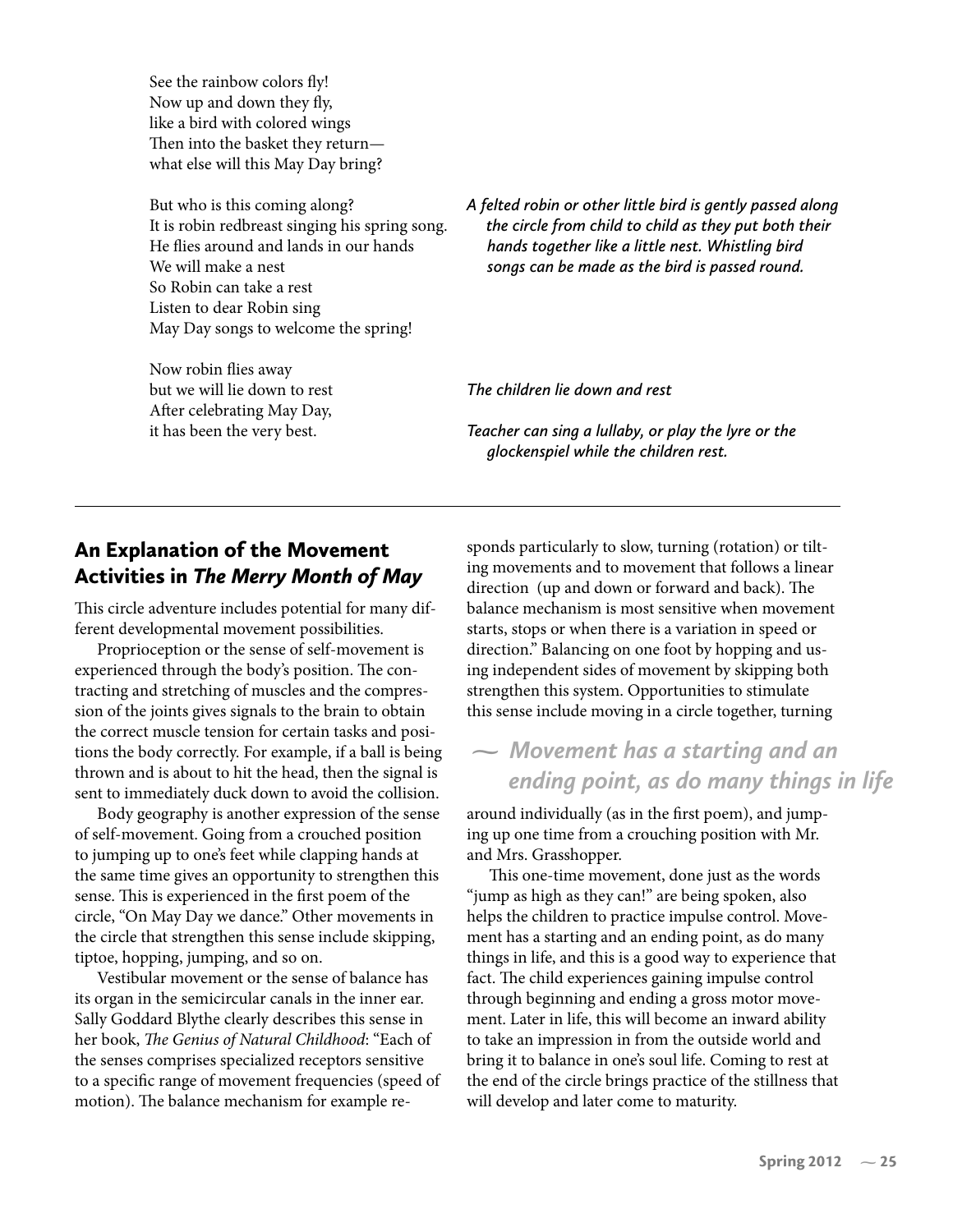The sense of touch is experienced through holding hands with one another, clapping hands, crawling with knees and palms touching the floor, and holding the soft felted bird while gently passing it on to the next child. The Ladybug poem gives the opportunity for the children to touch one another in a soothing and acceptable way. So often, it seems, we are telling the children to be gentle with touching (or not to hit, pinch or push). "Polishing" one another on the back allows the children to touch each other with a pleasant sensation that releases oxytocin, a hormone that brings a sense of calm and well-being. It is worthwhile to find a place in each circle where this acceptable touch is encouraged and experienced. More information about this can be found in the book *The Oxytocin Factor* by Kerstin Uvnas Moberg.

Immature movement patterns or infantile reflexes integrate the nervous system and are mostly matured in the first year of life. Often, they are not fully integrated for various reasons and exercises can be done to fully integrate them. Doing the movements of the roly-poly bugs and crawling with Mr. and Mrs. Beetle help to integrate and strengthen these reflexes. More information about these reflexes can be found in books by A. Jean Ayers and Sally Goddard Blythe.

The May Day Bracelet game provides the experience of directionality by naming the direction (round and round, side to side, up and down, in front and in back) while moving the streaming ribbons of the bracelet. We are speaking, moving and naming the three planes of space with a delightful imagination. Karl König describes the importance of experiencing the three planes of space in his book *Being Human*, where he speaks of the polarities that integrate and orient the human being in these three dimensions. "For someone who studies the human being, front and back separate the two worlds we call day and night. Up and down are two totally different worlds that we can call lightness and heaviness or buoyancy and gravity. These things are of the greatest importance." Sideto-side motion, the harmonious movement of right and left, gives the opportunity of crossing the vertical midline. Dominance of one side or the other eventually (hopefully) occurs and gives the human being the ultimate experience of oneself as an individuality.

Potent imaginations that guide the movements are vital to engage the young child in the appropriate developmental approach. Through these imaginations and movements, the children are given the opportunity to feel and experience themselves "at home" in their bodies. When the child is able to establish a strong

physical foundation and orientation in space, it opens the way for integrating into the world with others in a healthy and balanced way later in life. Hopefully, this circle adventure and others like it will bring the children in our care a sense of well-being and a warm welcome into life. **•**

### References

Goddard Blythe, Sally. *The Genius of Natural Childhood.* Hawthorn Press, 2011.

Moberg, Kerstin Uvnas. *The Oxytocin Factor.* Da Capo, 2003.

Laurie Clark *has been a Waldorf kindergarten teacher for over 25 years and currently works at the Denver Waldorf School. She is also a conference presenter, a teacher trainer, and a mentor. She has coauthored a book of original "movement journeys" with Nancy Blanning entitled* Movement Journeys and Circle Adventures *(available from WECAN).*



*A scene from Russia. Photo courtesy of Mary Lee Plumb-Mentjes*

König, Karl. *Being Human.* Anthroposophic Press, 1989.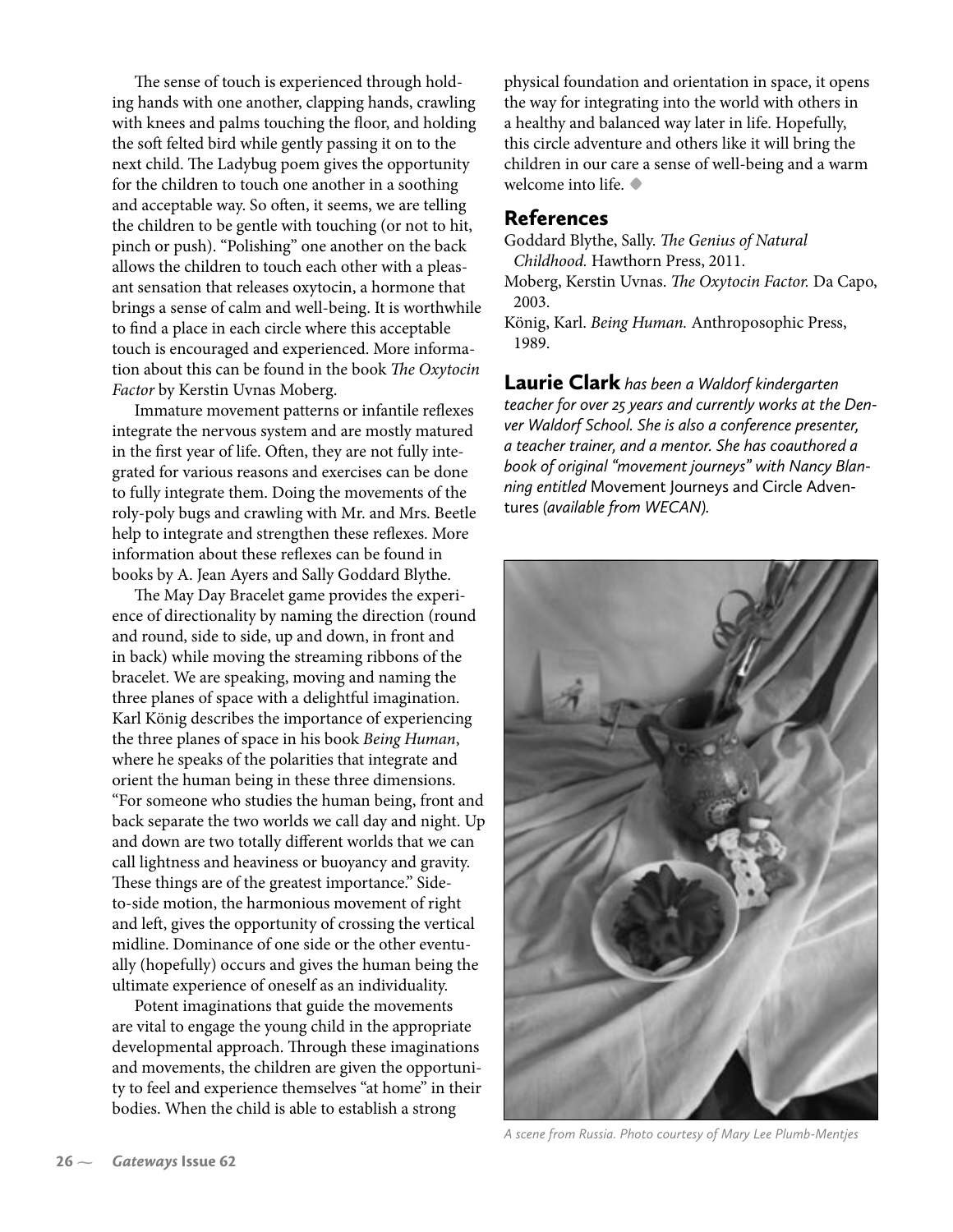# Around the World

# Three Russian Kindergartens

 $\sim$  Mary Lee Plumb-Mentjes

The kindergartens our small group of four from ISIS Cultural Outreach International visited in central Russia this past summer started around 1989, when glasnost had opened Russia's doors to the world in the midst of the chaos ensuing from perestroika.

At our first stop in Irkutsk in Siberia, near Lake Baikal and the border of Russia and Mongolia, German and Scandinavian Waldorf educators came and worked first with mothers of children with special needs and then with those wanting a Waldorf school. The kindergarten is in an old section of town with great charm but also many challenges, including drafty buildings, and until recently a dependence on a well on the street from which water had to be hauled to the kindergarten on a sled, even in bitter winter weather. The Anchorage Waldorf School will continue to help raise money to winterize another set of windows to hold the heat from the large, centrally located masonry stove in the nap room with its bunks for the children who stay all day.

When our group visited, a room full of earnest women of varied ages gathered around the kindergarten's low tea table to discuss issues and needs and to enjoy the beautifully prepared, nourishing snacks. We felt very much at home in the carefully crafted spaces of their kindergarten. We heard much that was positive for the future: parents have been helping to beautifully renovate an upper story so that the kindergarten program can expand. But then we learned that they will only be renting the new space, not buying it, as hoped, along with an expanded wild play area. They had raised the money to buy, but by the time the "proper paperwork" was presented to the government, the opportunity to buy had passed. This story of forever seeming to file the "wrong paperwork" was repeated over and over at the different centers. We were impressed how this evolving group of women managed to keep going.

Our second stop was in Yekaterinburg, the third largest city in Russia. There we saw photos of the lovely Waldorf festivals that had been celebrated in

the past at a school no longer in existence. The photos brought back memories of festivals we'd each participated in back home. That school and others did not survive the challenge of the Russian Orthodox church taking over the buildings, and outright opposition to the development of Waldorf schools. We heard a �erce, lone woman tell us about how she continues a small, unlicensed kindergarten in her small apartment, carrying the thread forward, longing for a place in the country where the children could play in nature, a situation not easily found in such a large city.

Kirov was the third stop of our ISIS journey. This time, Nina, a short, robust woman last visited by ISIS about ten years ago, directs a State "Waldorf" kindergarten, bearing the numbered sign of the many State kindergartens on its exterior. Inside, 67 children spend their long days in three beautiful classrooms. Nina, an anthroposophist, describes that the essence of a Waldorf kindergarten is in "how" things are done and how the children are kept active.

A harvest festival had just been celebrated before our visit, and vegetables were still laid out on beautifully draped tables. Elsewhere pink dominated; the filmy, transparent materials used might be synthetic, but the effect was still there. On the shelves were row on row of handmade animals, perhaps dating back to visits by Monica Gold and the early impulse of ISIS to bring toys and dolls made with love, building peace heart to heart.

The eurythmist among us adapted her offering to better meet those unfamiliar with the art, and the kindergarten provided knit balls for the development of a social exercise. The design of the balls was familiar, but the balls were made of synthetic material and of harsher colors, and stuffed with plastic. It is hard for even a kindergarten that is not struggling to find natural materials to replace toys.

We were immersed in warmth by the teachers at this kindergarten and at the struggling Waldorf school. We may have been somewhat repelled by the institutional kitchen and an approach to nutrition dat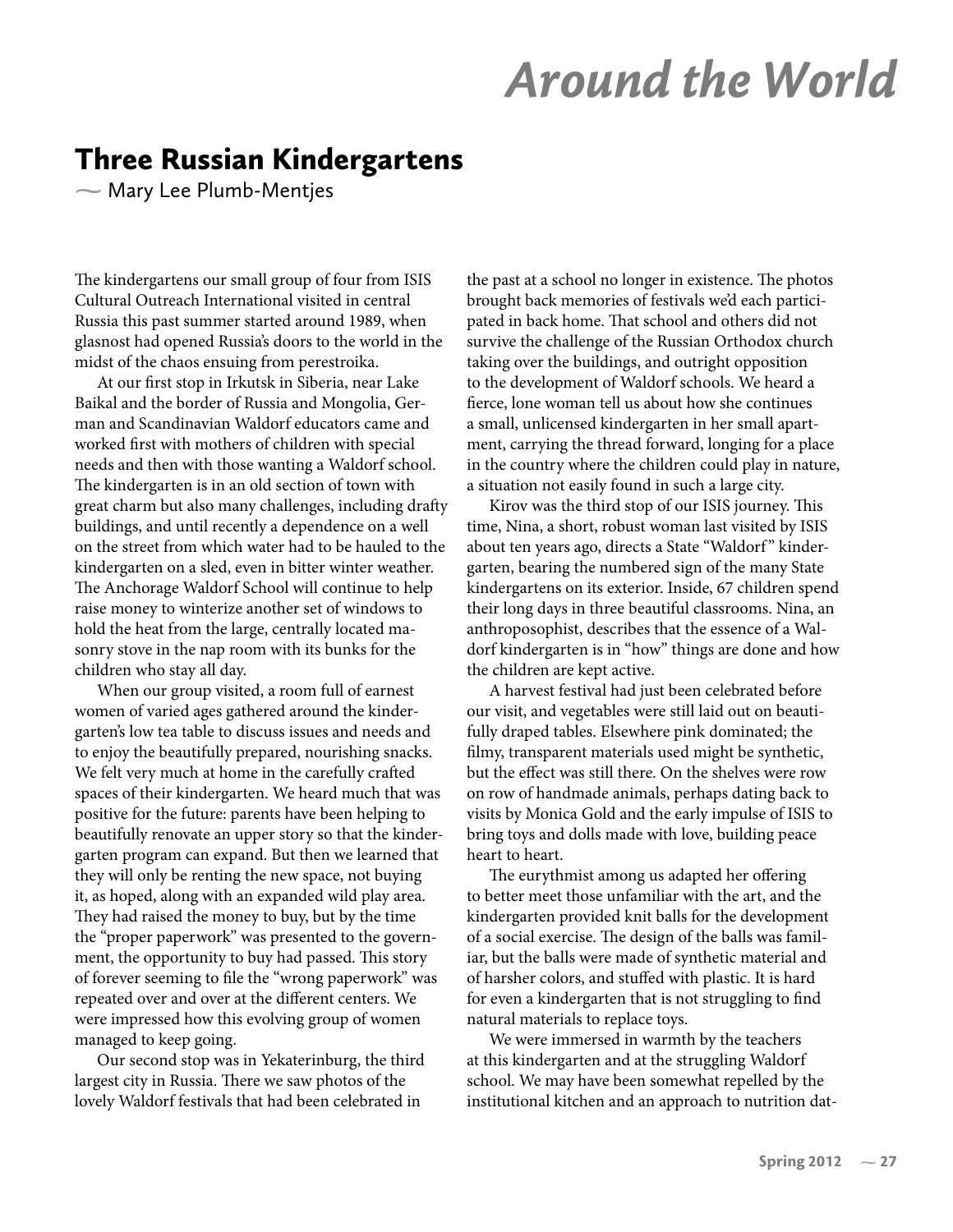ing back decades, but the singing and line dancing that arose spontaneously to involve us all after our anthroposophic workshops provided a once-in-a-lifetime experience. Unlike in Irkutsk where a diverse group of individuals each seemed deeply involved in decision making, here it was Nina whose strong will forms the school, who trains the teachers and helpers, and probably faces off any challenges from authorities on what she regards as essential.

We felt the contrast between her kindergarten, where the teachers were paid, and the situation of the Waldorf school teachers in Kirov, who spent their tuition money to make their building habitable after it had been turned over to them in a trashed condition, minus doors, radiators, and toilets. Those teachers spent their summer making it beautiful, only to be told they had filed the "wrong paperwork" and could not hold classes there until this was fixed. Thus, they must pay rent for both their own building and for use of space at the State school until the problem is recti fied. Gathered around the kindergarten tea table, we could feel the weary, but brave unity of purpose, in a group that has faced repeated challenges.

Later, still in Kirov, we visited a private Waldorf kindergarten with twelve children, where the lead teacher had left the State "Waldorf " kindergarten on friendly terms five years ago, and converted an apartment in an old, disreputable-looking building into a place of peace and beauty. I was glad that we had gone to the State kindergarten �rst because the contrasts would have made what was missing at the State school stick out. Here was the quiet enclosure, the safe place for early childhood to slowly unfold. This was not part of an institution. Here, the aesthetic thoughtfulness in each element of our shared meal was experienced.

Around glasnost Russia had many visitors, who brought funds and training to start Waldorf-based initiatives. Now there is the tendency to think that the great need has ceased. At least in Kirov, which comparatively speaking is close to western Europe, just thirteen hours by train from Moscow, there still seems to be a need for experienced Waldorf kindergarten teachers to model the quiet, subtle background fundamentals that underlie festivals and puppet plays, as well as a love of natural materials, and use of fresh produce. The further challenge is that natural materials and fresh produce are difficult to obtain and, where available, they are not cheap given the low incomes of most Russians. **•**

### Future Travel and Support

If you or your kindergarten are interested in becoming a sister kindergarten with one in central Russia or would like to hear more about ISIS travel plans to return to Russia in July 2013, contact Mary Lee Plumb-Mentjes by e-mail at maryplumbmentjes@yahoo.com.

Support is also needed for the Moscow kindergarten training center and to help Russian kindergarten teachers attend a conference next fall—a train ticket to Moscow can cost a month's wages.You can read about the training course on the IASWECE website under Country Projects at www.iaswece. org/country\_projects/around\_the\_world/former\_ soviet\_union.aspx.

If you are interested, you can send a check made payable to WECAN marked "Russia" to WECAN, 285 Hungry Hollow Road, Spring Valley, New York 10977. For further information, contact Susan Howard at s.howard@iaswece.org.



*Photo courtesy of Mary Lee Plumb-Mentjes*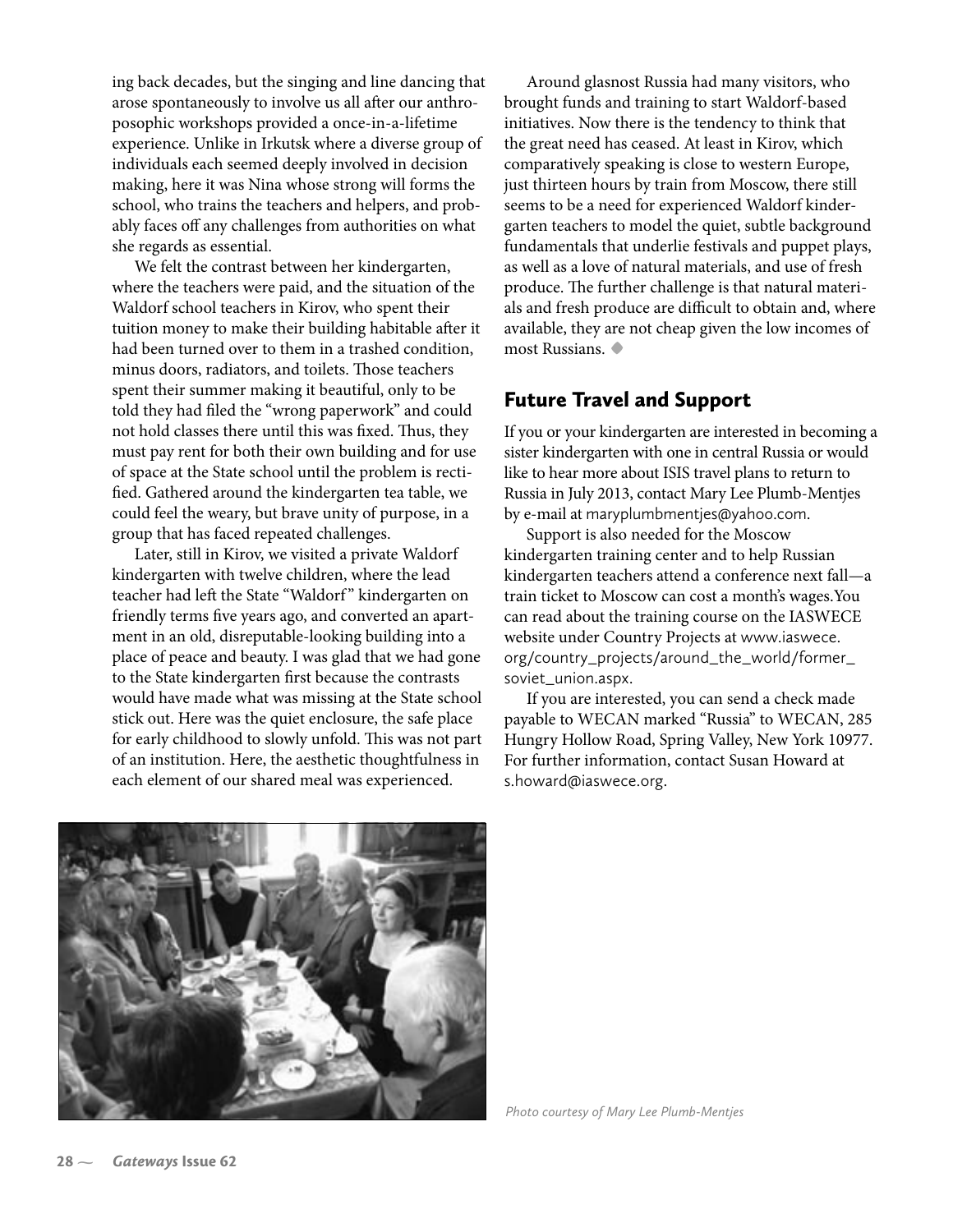# Book Review

### Celebrating Festivals with Children

by Freya Jaffke (Floris Books, 2011)

In the foreword to this book Freya Jaffke writes of our attitudes to festivals: "Originally established in contexts of ritual worship, where they were considered to be profoundly significant, they have increasingly become mere tradition and routine." I would go further than this and say that they have become, in many situations, little more than opportunities for making money and encouraging pleasure-seeking as a relief from the humdrum every-day world. But here, Freya Jaffke presents a lively picture of how the Christian cycle of festivals in the northern hemisphere can be reinvigorated and brought to consciousness in a rich and meaningful way. In four short chapters, at the start of each seasonal section, entitled "creating the mood," she brings out in a marvelous way the essence, distilled from her anthroposophical knowledge, of the time of year and the festivals celebrated within it. An example from one paragraph reads,

*The Christmas festival represents the ful�lment of a process that unfolds very quietly through many months. From the full light and warmth of high summer, the soul withdraws increasingly into itself as the light gradually diminishes. The moment of equilibrium between light and dark in autumn is like a threshold over which we pass; and at the darkest time of the year an inner light can be kindled.* 

Already, I find there is a great depth of meaning that can be drawn out of this passage, or even out of just the first sentence.

In these "creating the mood" chapters, there is material enough to encourage thoughtful study for those interested in the cycle of the year, but Freya Jaffke's gift is as a kindergarten teacher with a special knowledge of child development focusing on the first seven years. This is an immensely practical book that shows us what we might make of these worn-out festivals when celebrating them with young children. Her genius is in bringing together clear pictures of the inner work of the adult with the practical details of life with young children. This is not another book about seasonal crafts and traditions that might be fun to do, but more about—for example—how cleaning and tidying create the Advent mood, how children can enjoy and find deeply meaningful the simplest of activities, such as polishing apples or planting a few seeds, and what you are really saying

to a child if you use sticky tape to wrap parcels.

There are some wonderful poems and verses for adults to contemplate, but I would like to have seen some colored photos. The photos in previous books from this author published by Floris have been an important part of the effectiveness of those books and festival celebrations certainly would have lent themselves to lovely photos.

An early short chapter on the nature table, that simple way of bringing a little of the outdoors in with a seasonal display in the house, shows how to bring the seasons and the festivals together in a home or a kindergarten, and immediately brings the opportunity to emphasize how imitation is the key to young children's learning. Caring for the nature table together is a significant activity for adults and children. There is plenty in this book for parents about celebrating festivals at home, as well as the general comments on just what is appropriate for children under seven that appear throughout the book. We are reminded that there is so much that can better be left until the children are older, both in the experiences that we offer and in the way we communicate with them.

Time and again Freya Jaffke reminds us that it is our actions that speak to the children and that our outer actions are imbued by our inner work. We are "providing an important foundation for their mature relationship with these festivals, when they can consider their underlying meaning" (p. 89). Writing of the Easter festival she gives us the following:

*The mighty transformational event that occurred, uniquely, 2,000 years ago at Golgotha, on behalf of humanity, is not easily assessable to us today. We have to make conscious efforts if we are to absorb the mystery of the resurrected God. . . . We can try to take these great events into our soul and deepen them year on year, which will strengthen the relationship to our work with children during Easter and also for all other Christian festivals. For young children who connect with everything through their senses, it's important that we succeed in imbuing our actions and gestures with what lives in our thoughts and feelings, leading children to an experience, rather than just an explanation, of natural processes. This creates a sound foundation which can later help them to consciously grasp the greatest mysteries and interconnections.*

She goes on to give a full description of planting seeds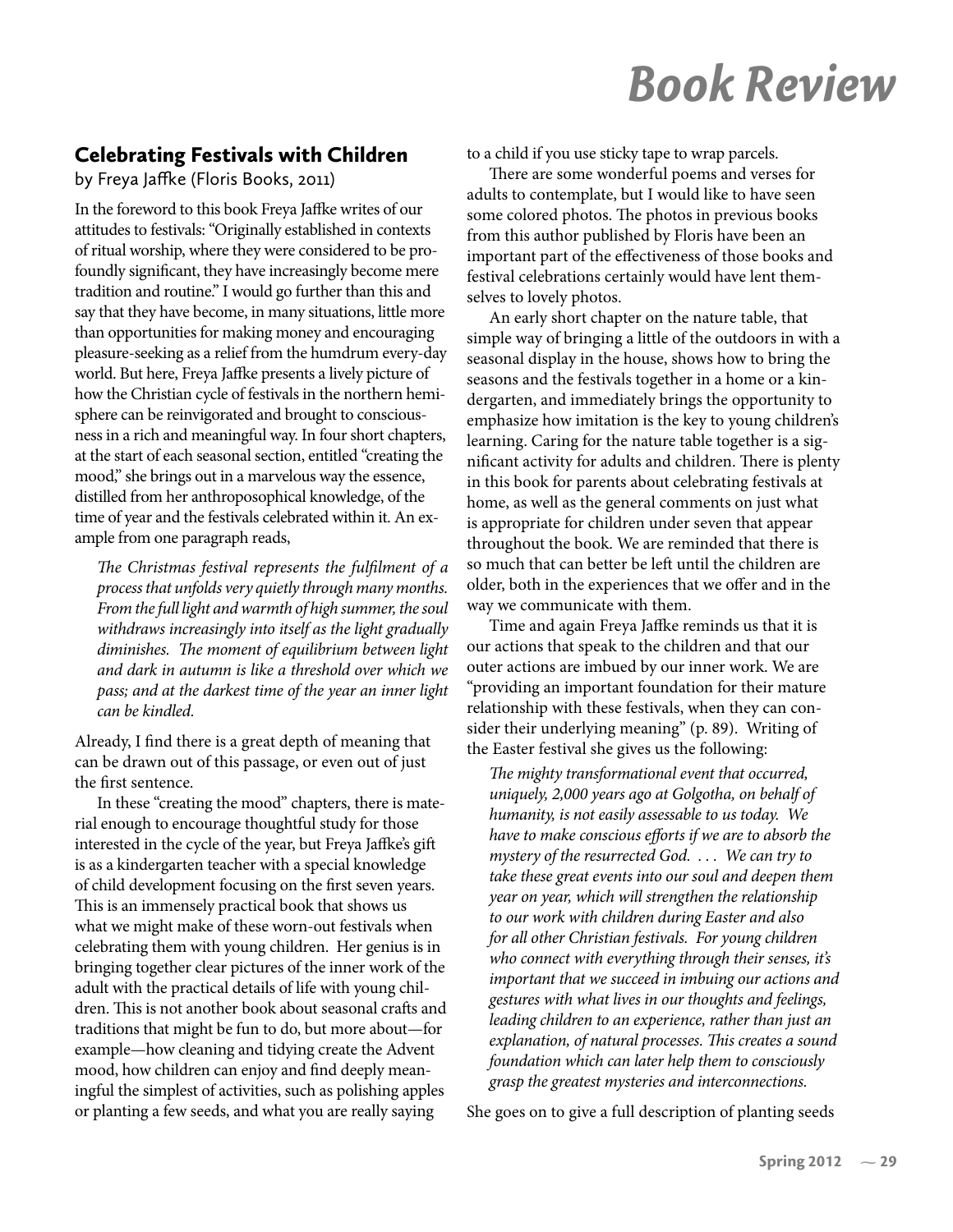with young children and how children at different stages of development will respond to the activity. It is the simple symbol, the seed, the decorated egg or the Whitsun dove, that show how nature (the season) and culture (the festival) are brought together through our activity. It is the way in which the adult treats such symbols that really speaks to the child and the activity usually needs few words to accompany it.

I found it enlightening to read her descriptions, in connection with Advent secrets, of the child's journey in developing consciousness from wondering to guessing. This is a very helpful section reflecting her knowledge and understanding of the changing needs of the young child. At the end of the book there is a lovely section on birthdays, including the "heavenly birthday" when we leave this earth and are born again for our life between death and re-birth. Parents and teachers will find her simple explanations of the child's developing understanding of death very helpful. She points out how certainty of the pre-birth picture, which we can build on at every birthday celebration, will lead to a secure certainty, in the child's eyes, of the after-death picture, justifying loss and transforming mourning. And, of course, she reminds us how simple a meaningful birthday celebration for a young child can be. She writes about the support that children find when we offer them "true images" and when these images are met with again each year:

*In a quite natural way we can help young children who have recently left the heavenly realms and are awakening more each day within the sensory world, to preserve their connection with the spiritual world. We can tell them about their origins and journey to the earth, thus strengthening what already lives in them. When we clothe these stories in true images, they can echo children's pre-birth experiences, and give them a sense of security here on earth.* 

This is an extremely useful handbook for kindergarten teachers, giving full descriptions and explanations of all the festivals that she celebrated with her kindergarten children and their parents. I only wish that I had read many things here, such as what she has to say about when to add the Child to the crib scene at Christmas, while I was still working in a kindergarten. In her long experience of working with young children, she has worked out in detail what makes for a successful celebration of a kindergarten festival and, although from time to time she does say that there are different ways of doing things that may suit different circumstances (particularly in the case of the stillevolving festival of Michaelmas) she is not afraid to tell us exactly what to do. This approach has the blessing of clarity but also the danger that some parents and teachers might find it too dogmatic or, alternatively, might just do it and stop thinking for themselves about how to develop a festival.

This is a wonderful book in the sphere that it addresses. Apart from the sections on Halloween and Thanksgiving (introduced for an American audience, I imagine) all the festivals are part of the Christian cycle and in the seasonal context of central Europe. Indeed, they are often based on the central European traditions, and readers in Britain, for example, may not find a connection to the ways of celebrating "St Nicholas" or "Carnival" in the ways described in the book; and some British readers may miss any reference to the quintessentially English May festival (while finding interesting connections to the "altered consciousness" brought about by midsummer dances mentioned in this book).

Although newly published in English, this book was first published in German in the mid-1990s. I found it interesting to compare it with the recent WECAN publication (2010), *The Seasonal Festivals in Early Childhood: Seeking the universally human,* edited by Nancy Foster. This is a compilation of articles re flecting the struggle to resolve difficult issues between anthroposophy's picture of the Christ impulse as a unique turning point for the whole of mankind, with the needs of early childhood settings catering for families from diverse cultural and religious backgrounds, and in regions with other seasonal experiences**.** 

In *Celebrating the Festivals with Children*, on the other hand, the emphasis is only on Christian festivals. For example, the Easter hare is discussed as a symbol of self-sacri�ce, but the connections to Buddha hare legends are not made. It is possible that this focus could lead some to reject this book and all its valuable insights into child development. However, I hope that it will be widely read with an awareness and understanding of its limitations because it has so much to offer both parents and those working with young children. **•** *—Jill Tina Taplin*

*This review was originally printed in* New View *magazine and* Kindling*, the UK Journal for Steiner/ Waldorf Early Childhood Education. We are grateful to both for permission to include it in this issue.*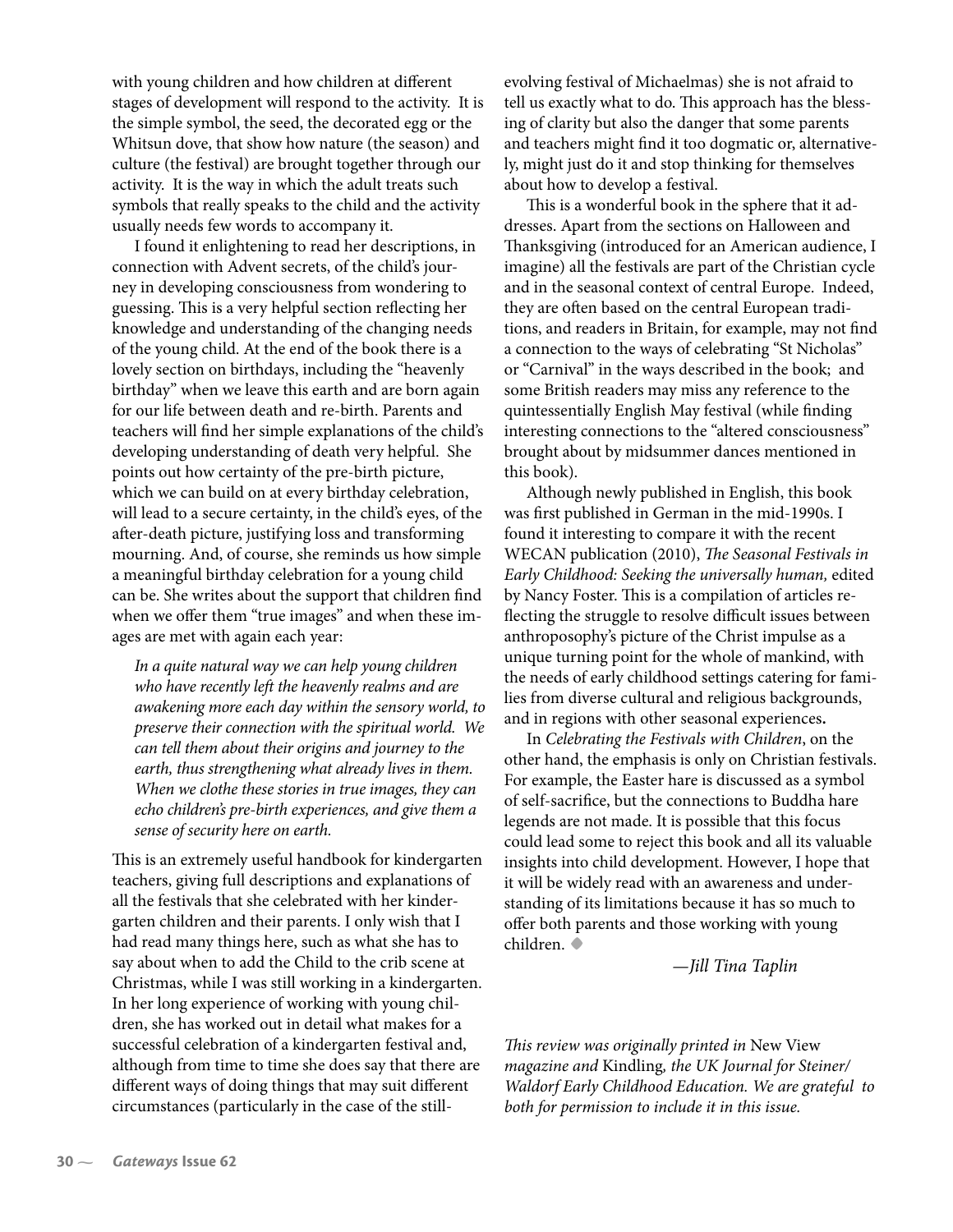# Calendar of Events

Events listed are sponsored by WECAN, our member schools and training centers, and our affiliated organizations, AWSNA and IASWECE. A limited number of other events of wide interest may be included at WECAN's discretion (mainly major conferences). For up-to-date listings and further details, visit www.waldorfearlychildhood.org to view our web calendar. To submit an event, contact publications@waldorfearlychildhood.org.

Non-member organizations and individuals are welcome to submit advertisements of interest to Waldorf early childhood educators. Advertisers are not necessarily endorsed by or affiliated with WECAN.

#### Personal and Professional Development Courses and Workshops

May 5–6, Sophia's Hearth Family Center, Keene, NH: **Creative Discipline—Reframing Discipline Using Sensory Strategies**. Professional Development Workshop with Jane Swain. Cost \$95, \$50 deposit required to hold space. Contact Bonnie Chamberlin, 603 357-3755, bonnie@sophiashearth.org

May 19–20, Rudolf Steiner College, Fair Oaks, CA: **Bedtimes: Battle or Bliss**. Workshop with Lauren Hickman (Family Ways Parenting Series). Contact Lauren Hickman at earlychildhood@steinercollege.edu or 916-961- 8727 ext.117. Website: www.steinercollege.edu

June 15–17, Rudolf Steiner College, Fair Oaks, CA: **The Art of Teaching Preschool** with Lauren Hickman, Karen Viani, and Rosario Villasana. Contact Lauren Hickman at earlychildhood@steinercollege.edu or 916-961-8727 ext.117. Website: www.steinercollege.edu

June 17–23, Sunbridge Institute, Chestnut Ridge, NY: **Essentials of Waldorf Education.** Weeklong course with Regine Shemroske. Contact Kathleen Morse at 845.425.0055 x18 or summer@sunbridge.edu. Information and registration at www.sunbridge.edu.

June 17–23, Sunbridge Institute, Chestnut Ridge, NY: **Introduction to Working with Children from Birth to Age Three.** Weeklong course with Susan Weber and Jane Swain of Sophia's Hearth Family Center. Contact Kathleen Morse at 845.425.0055 x18 or summer@sunbridge.edu. Information and registration at www.sunbridge.edu.

June 24–29, Rudolf Steiner College, Fair Oaks, CA: **The Art of Teaching Kindergarten** with Karen Viani. Contact Lauren Hickman at earlychildhood@steinercollege.edu or 916-961-8727 ext.117. Website: www.steinercollege.edu

June 24–30, Sunbridge Institute, Chestnut Ridge, NY: **Cultivating the Healing Will: Therapeutic Early Childhood Education**. Weeklong course with Nancy

Blanning and Laurie Clark. Contact Kathleen Morse at 845.425.0055 x18 or summer@sunbridge.edu. Information and registration at www.sunbridge.edu.

June 25–29, Bay Area Center for Waldorf Teacher Training, San Rafael, CA: **Rhythms of the Home**. Summer Enrichment Course with Marianne Alsop and Christine Margetic. Contact:415.479.4400 or info@bacwtt.org

June 25–30, Waldorf School of San Diego: **Strengthening Life Forces through Storytelling and Puppetry**. WISC Summer Course with Holly Koteen-Soulé. Contact 877- 394-1444 or visit waldorfteaching.org

July 1–7, Center for Anthroposophy, NH: **Healing Gestures: Renewing Forces for the Early Childhood Teacher, Health-giving Opportunities for the Young Child.** Renewal Course with Laurie Clark and Rena Osmer, Eurythmy with Cezary Ciaglo. For more information: www. centerforanthroposophy.org/admissions/application

July 1–7, Sunbridge Institute, Chestnut Ridge, NY: **Introduction to Waldorf Early Childhood Education**. Weeklong course with Connie Manson, Lisa Miccio and Patricia Rubano. Contact Kathleen Morse at 845.425.0055 x18 or summer@sunbridge.edu. Information and registration at www.sunbridge.edu.

July 2–6, Sound Circle Center, Seattle, WA: **Therapeutic and Artistic Movement in Early Childhood Education** with Nancy Blanning, Holly Koteen-Soule, Michael D'Aleo, Johanna Steegmans, and Christof Wiechert. Contact: (206) 925-9199 or information@soundcircle.org

July 2–14, Sophia's Hearth Family Center, Keene, NH: **Advanced Studies in Child Development.** Two-week course with Susan Weber, Jane Swain, Nancy Macalaster, Kim Snyder-Vine and Eleanor Winship. Contact Bonnie Chamberlin,603-357-3755, bonnie@sophiashearth.org, or www.sophiashearth.org for more information.

July 2–7, Sophia's Hearth Family Center, Keene, NH: **Supporting Integration of the Primitive Reflexes in**